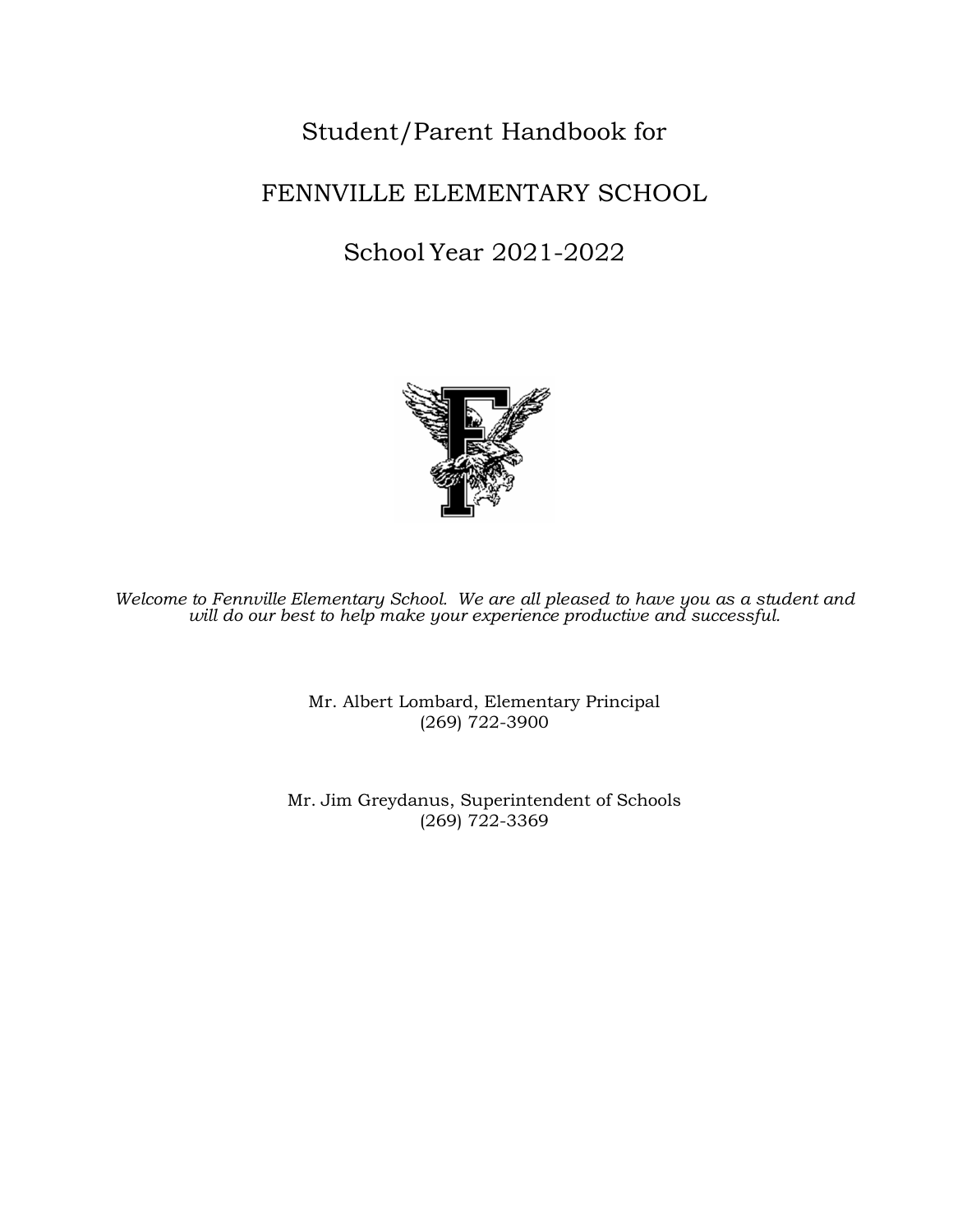# **Table of Contents**

# **Introductory Information Section II - Academics**

- 
- 1 Mission of the School 13 Grading Periods
- 
- 
- School Day 13 Homework
- 2 Student Rights and Responsibilities
- 2 Student Well Being
- Injury and Illness
- 

- Enrolling in the School
- 
- Early Dismissal 15 Attendance
- 
- Withdrawal from School
- Health Services
- 
- Emergency Medical Authorization 27 Bullying
- Medication Administration 29 Due Process Rights
- Control of Casual-Contact Communicable 31 Search and Seizure Disease and Pest 32 Student Rights of Expression
- Control of Non casual-Contact Communicable Diseases
- Individuals with Disabilities
- 
- 
- 9 Student Fees, Fines, and Supplies 33 Bus Conduct
- 
- Student Valuables
- Review of Instructional Materials and Activities
- 10 Meal Service
- Fire, Lock Down, and Tornado Drills
- Emergency Closings and Delays
- Preparedness for Toxic and Asbestos
- Hazards
- Visitors
- .11 Volunteers
- Use of the Library
- Use of School Equipment and Facilities
- Lost and Found
- 12 Student Sales
- Use of Telephones
- Advertising Outside Activities

- 1 Foreword 13 Field Trips
	-
- 1 Equal Education Opportunity 13 Promotion, Placement, and Retention
- Parent Involvement 13 Recognition of Students Achievement
	-
	- Computer Technology
	- 14 Student Assessment

# Homebound Instruction **Section III – Student Activities**

- School Sponsored Clubs and Activities
- **Section I General Information** 14 Non-school Sponsored Clubs and Activities

# Scheduling and Assignment **Section IV – Student Conduct**

- 
- 4 Transfer Out of the District 17 Student Attendance at School Events
	- Code of Conduct Dress Code, etc.
- Immunizations 19 Student Discipline Code
	-
	-
	-
	-
	- Student Concerns, Suggestions, and Grievances

# Limited English Proficiency **Section V – Transportation**

- Student Records 33 Bus Transportation to School
	-
- Student Fund-Raising 34 Videotapes on School Buses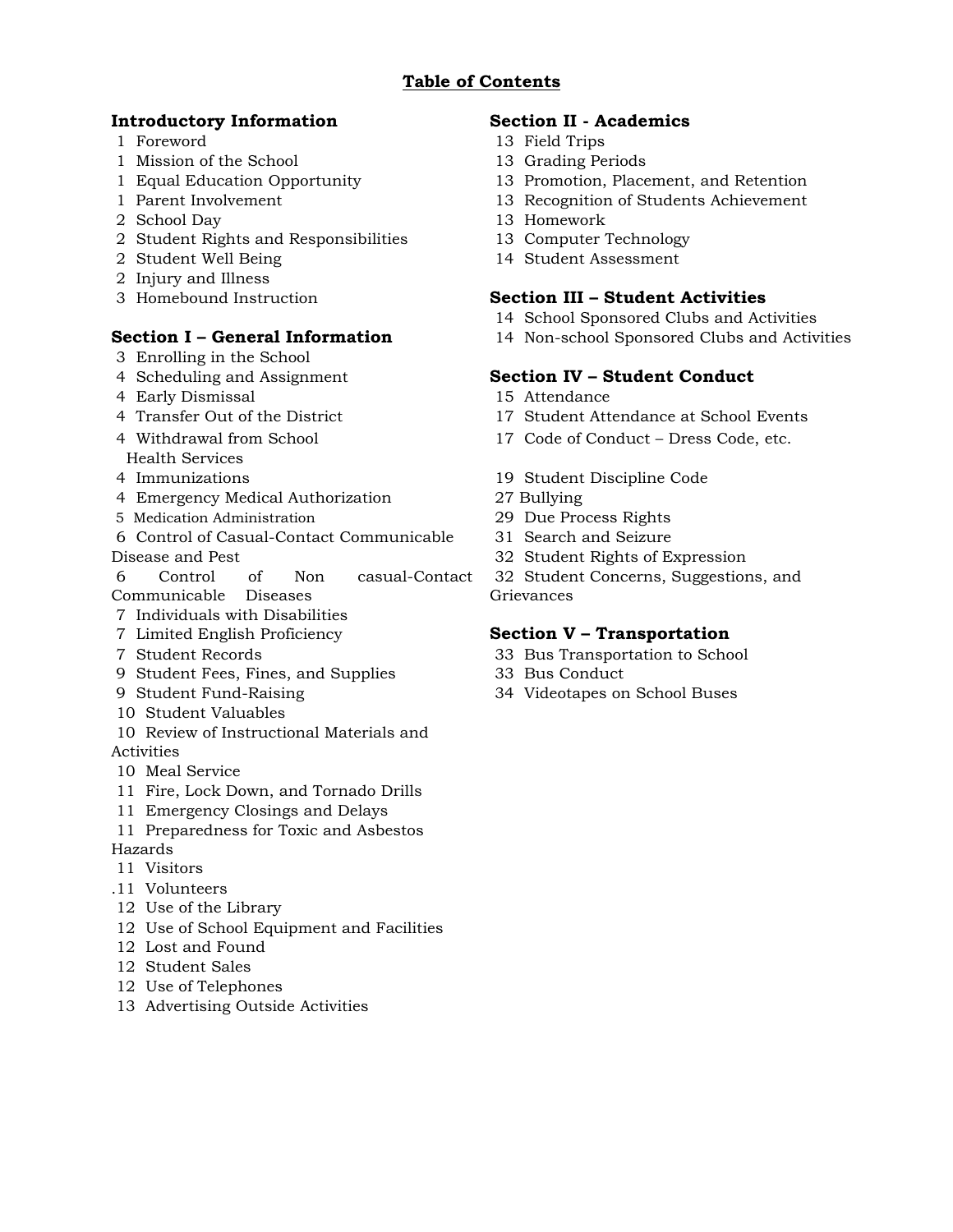#### **FOREWORD**

This student handbook was developed to answer many of the commonly asked questions that you and your parents may have during the school year and to provide specific information about certain Board policies and procedures. This handbook contains important information that you should know. Become familiar with the following information and keep the handbook available for frequent reference by you and your parents. If you have any questions that are not addressed in this handbook, you are encouraged to talk to your teachers or the building principal.

This handbook summarizes many of the official policies and administrative guidelines of the Board of Education and the District. To the extent that the handbook is ambiguous or conflicts with these policies and guidelines, the policies and guidelines shall control. This handbook is effective immediately and supersedes any prior handbook and other written material on the same subjects.

This handbook does not equate to an irrevocable contractual commitment to the student, but only reflects the current status of the Board's policies and the School's rules as of August 1, 2021. If any of the policies or administrative guidelines referenced herein are revised after August 1, 2021, the language in the most current policy or administrative guideline prevails.

#### **MISSION OF THE SCHOOL**

*It is the mission of Fennville Public Schools to provide academic excellence for a lifetime of success.*

#### **EQUAL EDUCATION OPPORTUNITY**

It is the policy of this District to provide an equal education opportunity for all students.

Any person who believes that s/he has been discriminated against on the basis of his/her race, color, disability, religion, gender, or national origin, while at school or a school activity should immediately contact one of the School District's Compliance Officers listed below:

> Jessica Gierucki, Curriculum Director 5 Memorial Drive, Fennville, MI 49408 (269) 722-3350

Or

Brent Potts, Middle School Principal 5 Memorial Drive, Fennville, MI 49408 (269) 722-3550

Complaints will be investigated in accordance with the procedures as described in Board Policy 2260. Any student making a complaint or participating in a school investigation will be protected from any threat or retaliation. The Compliance Officer can provide additional information concerning equal access to educational opportunity

#### **PARENT INVOLVEMENT**

The Board of Education believes that durable and significant learning by a student is more likely to occur when there is an effective partnership between the school and the student's parents/guardians. Such a partnership means a mutual belief in commitment to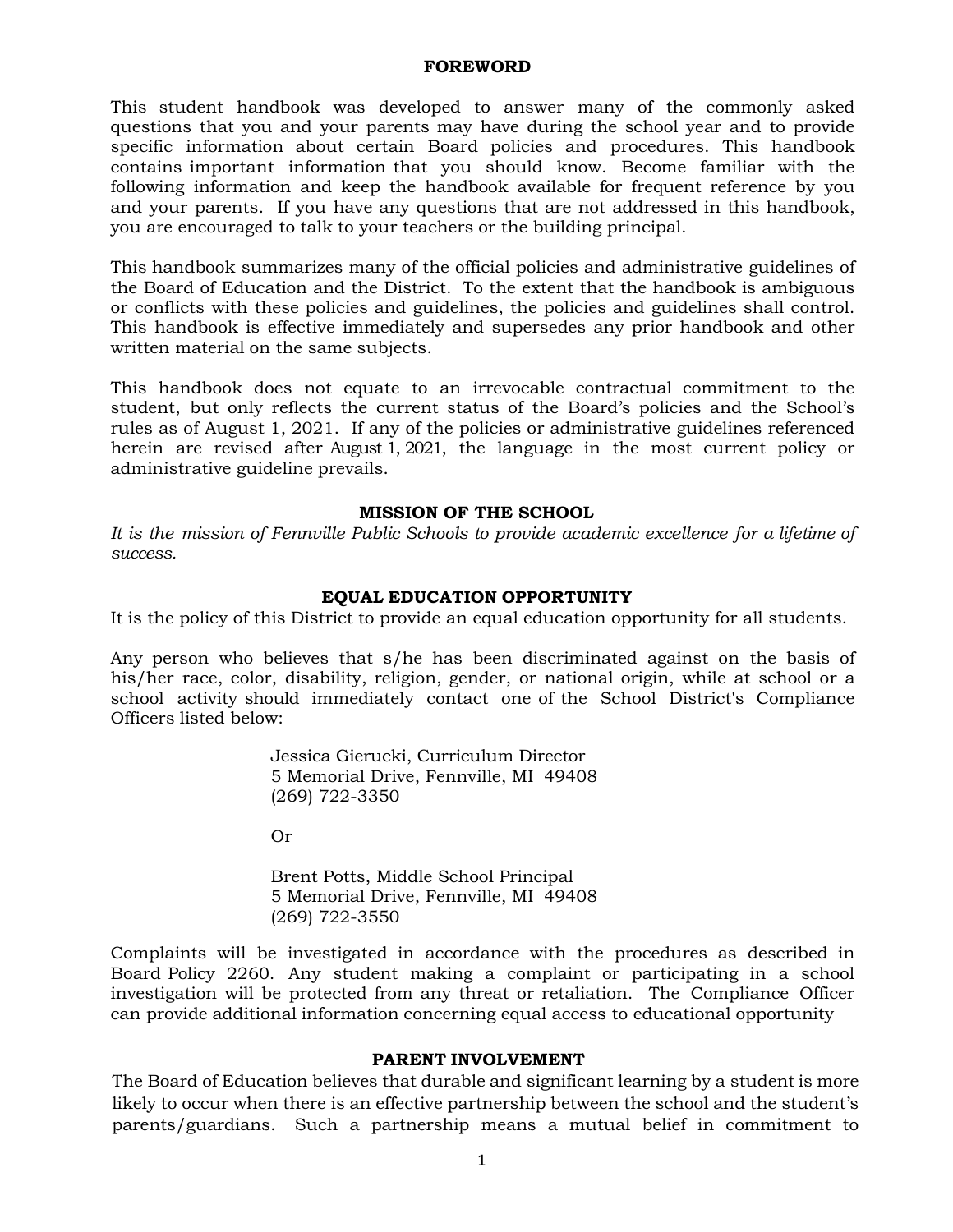significant educational goals, cooperation on developing and implementing solutions to problems that might be encountered and continuing communication in regarding the progress in accomplishing these goal(s). (For a complete copy of this Board policy, please see the elementary principal)

#### **SCHOOL DAY**

*School doors open at 7:15 a.m. Classes begin promptly at 7:45 a.m. and end at 2:45 p.m. Early Release Mondays: Classes begin promptly at 7:45 a.m. and end at 2:20 p.m.* 

#### **STUDENT RIGHTS AND RESPONSIBILITIES**

The rules and procedures of the school are designed to allow each student to obtain a safe, orderly, and appropriate education. Students can expect their rights to freedom of expression and association and to fair treatment as long as they respect those rights for their fellow students and the staff. Students will be expected to follow teachers' directions and to obey all school rules. Disciplinary procedures are designed to ensure due process (a fair hearing) before a student is removed because of his/her behavior.

Parents have the right to know how their child is succeeding in school and will be provided information on a regular basis and as needed, when concerns arise. Many times it will be the student's responsibility to deliver that information. If necessary, the mail or hand delivery may be used to ensure contact. Parents are encouraged to build a two-way link with their child's teachers and support staff by informing the staff of suggestions or concerns that may help their child better accomplish his/her educational goals.

Students must arrive at school on time, prepared to learn and participate in the educational program. If, for some reason, this is not possible, the student should seek help from their appropriate building principal.

#### **STUDENT WELL-BEING**

Student safety is a responsibility of the staff. All staff members are familiar with emergency procedures such as fire, lock down and tornado drills and accident reporting procedures. Should a student be aware of any dangerous situation or accident, s/he must notify any staff person immediately.

State law requires that all students must have an emergency medical card completed, signed by a parent or guardian, and filed in the School office. A student may be excluded from school until this requirement has been fulfilled.

Students with specific health care needs should deliver written notice about such needs along with proper documentation by a physician, to the School Office.

#### **INJURY AND ILLNESS**

All injuries must be reported to a teacher, the school nurse, and the office. If minor, the student will be treated and may return to class. If medical attention is required, the office will follow the School's emergency procedures.

A student who becomes ill during the school day should request permission to go to the school nurse's office. The school nurse and/or an appropriate adult in the office will determine whether or not the student should remain in school or go home. No student will be released from school without proper parental permission.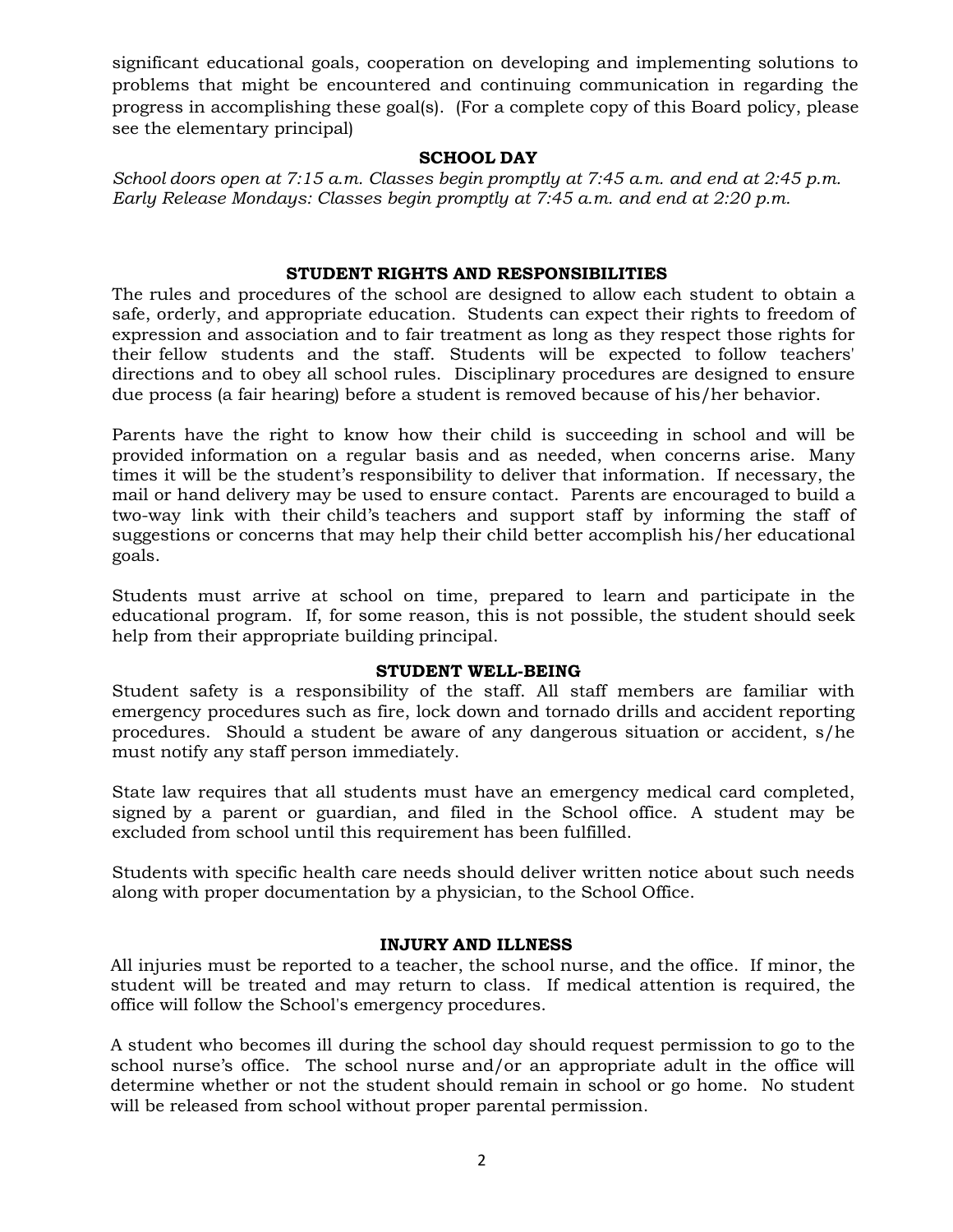# *If a parent or guardian would like their child to stay inside from outdoor recess, we will need written documentation from the parent, which is good for three consecutive days. Beyond that time, a written note from a physician is required.*

# **HOMEBOUND INSTRUCTION**

The District shall arrange for individual instruction to students of legal school age who are not able to attend classes because of a physical or emotional disability.

Parents should contact the school administration regarding procedures for such instruction. Applications must be approved by the building principal. The District will provide homebound instruction only for those confinements expected to last at least five (5) days.

Applications for individual instruction shall be made by a physician licensed to practice in this State, parent, student, or other caregiver. A physician must: certify the nature and existence of a medical condition; state the probable duration of the confinement; request such instruction; present evidence of the student's ability to participate in an educational program.

#### **SECTION I - GENERAL INFORMATION**

# **ENROLLING IN THE SCHOOL**

In general, State law requires students to enroll in the school district in which their parent or legal guardian resides, unless enrolling under the district's School of Choice Policy.

New students under the age of eighteen (18) must be enrolled by their parent or legal guardian. When enrolling, parents must provide copies of the following:

- A. a birth certificate or similar document
- B. court papers allocating parental rights and responsibilities, or custody (if appropriate)
- C. proof of residency
- D. proof of immunizations

Under certain circumstances, temporary enrollment may be permitted. In such cases, parents will be notified about documentation required to establish permanent enrollment.

Homeless students who meet the Federal definition of homeless may enroll and will be under the direction of the District Liaison for Homeless Children with regard to enrollment procedures.

A student who has been suspended or expelled by another public school in Michigan may be temporarily denied admission to the District's schools during the period of suspension or expulsion even if that student would otherwise be entitled to attend school in the District. Likewise, a student who has been expelled or otherwise removed for disciplinary purposes from a public school in another state and the period of expulsion or removal has not expired, may be temporarily denied admission to the District's schools during the period of expulsion or removal or until the expiration of the period of expulsion or removal which the student would have received in the District had the student committed the offense while enrolled in the District. Prior to denying admission, however, the Superintendent shall offer the student an opportunity for a hearing to review the circumstances of the suspension or expulsion and any other factors the Superintendent determines to be relevant.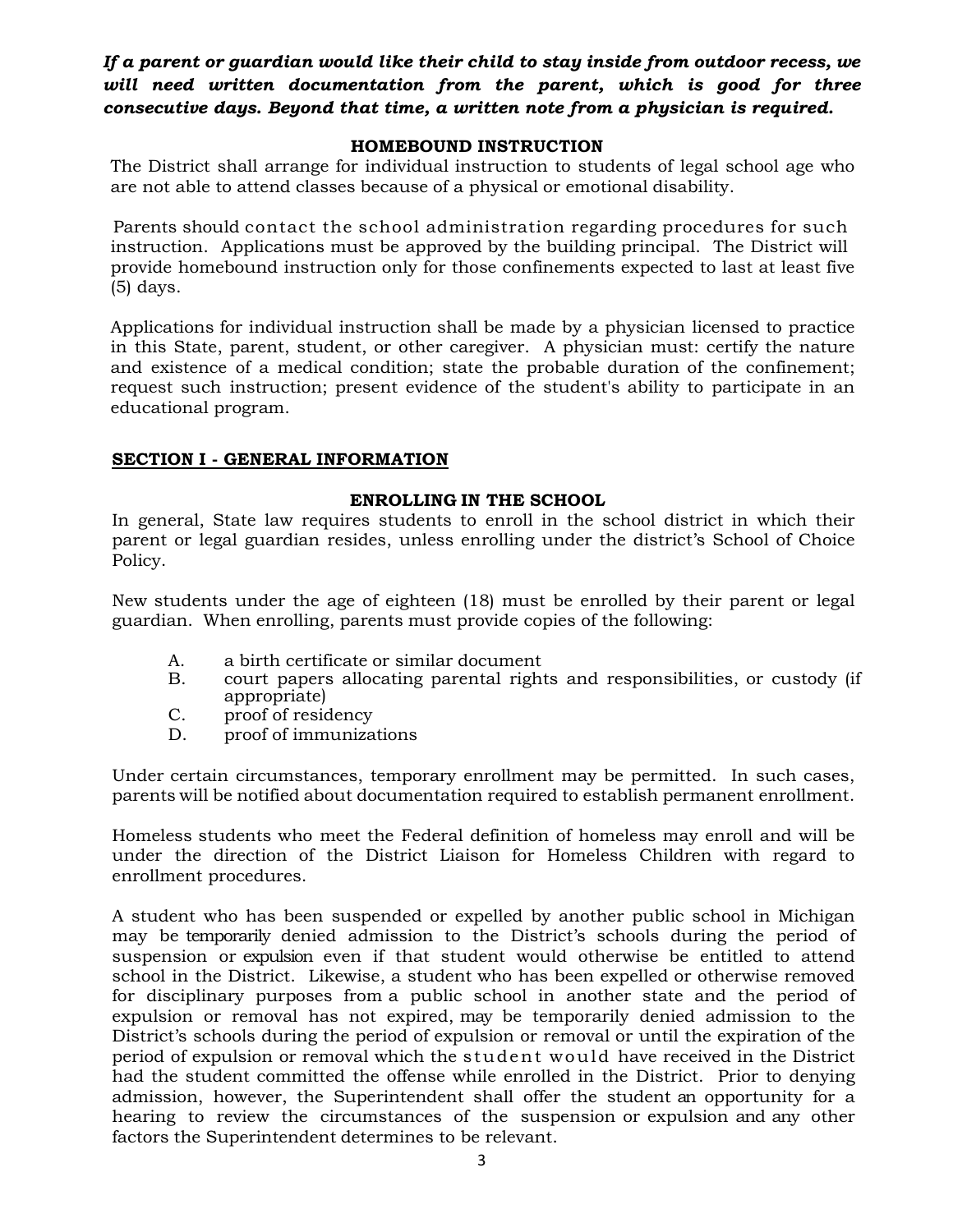# **SCHEDULING AND ASSIGNMENT**

The principal will assign each student to the appropriate classroom and program. Any questions or concerns about the assignment should be discussed with the principal.

#### **EARLY DISMISSAL**

No student will be allowed to leave school prior to dismissal time without a written request signed by the parent, a person whose signature is on file in the School office or the parent coming to the school office to request the release. No student will be released to a person other than a custodial parent(s) without written permission signed by the custodial parent(s) or guardian.

#### **TRANSFER OUT OF THE DISTRICT**

Parents must notify the principal about plans to transfer their child to another school. If a student plans to transfer from Fennville Elementary, the parent must notify the principal. Transfer will be authorized only after the student has completed the arrangements, returned all school materials, and paid any fees or fines that are due. School records, may not be released if the transfer is not properly completed. Parents are encouraged to contact the building secretary for specific details.

School officials, when transferring student records, are required to transmit disciplinary records including suspension and expulsion actions against the student.

#### **WITHDRAWAL FROM SCHOOL**

No student under the age of eighteen (18) will be allowed to withdraw from school without the written consent of his/her parents.

#### **HEALTH SERVICES**

In compliance with law, the Board of Education may require students to submit to periodic health examinations to protect the school community from the spread of communicable disease; determine that each student's participation in health, safety, and physical education courses meets his/her individual needs; and/or determine that the learning potential of each child is not lessened by a remediable, physical disability. The District shall specify the need for services which may include, but not be limited to: student physical examinations; athlete physical examinations; dental examinations; tests for communicable disease; vision screening; audiometric screening; scoliosis test.

#### **IMMUNIZATIONS**

Students must be current with all immunizations required by law or have an authorized waiver from State immunization requirements. If a student does not have the necessary shots or waivers, the principal may remove the student or require compliance with a set deadline. This is for the safety of all students and in accordance with State law. Any questions about immunizations or waivers should be directed to the school nurse.

#### **EMERGENCY MEDICAL AUTHORIZATION**

The Board has established a policy that every student must have an Emergency Medical Authorization Form completed and signed by his/her parent in order to participate in any activity off school grounds. This includes field trips, spectator trips, athletic and other extra-curricular activities, and co-curricular activities.

The Emergency Medical Authorization Form is provided at the time of enrollment and at the beginning of each year. Failure to return the completed form to the school will jeopardize a student's educational program.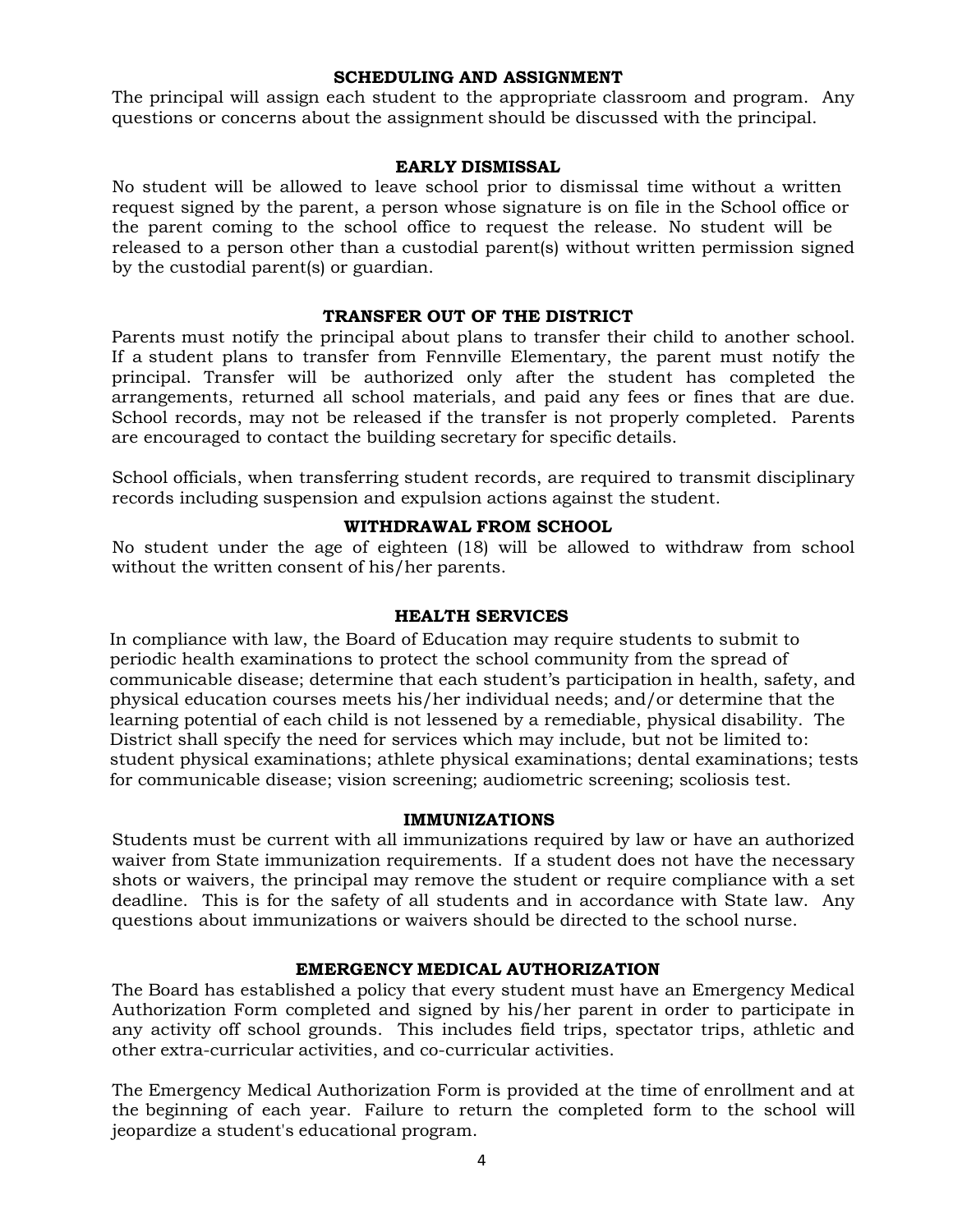# **Asthma Inhalers and Epi-pens**

Students, with appropriate written permission from the physician and parent, may possess and use a metered dose inhaler or dry powder inhaler to alleviate asthmatic symptoms. Epinephrine (Epi-pen) is administered only in accordance with a written medication administration plan developed by the school principal and/or school nurse and updated annually.

# **Head Lice**

Fennville Public Schools staff recognize that head lice are a common concern in school communities. Lice are not dangerous and do not transmit disease. The school nurse or trained school staff will notify parents of the student with identified lice or nits and recommend treatment that evening. In most circumstances, the student may remain in school until the end of the school day and may return to school the next day if they have received home treatment. A parent/guardian must accompany the student when returning to school. Periodic checks of the student's hair by designated school personnel will be done over the next few weeks to assure successful treatment.

# **Elementary (Grades K to 12) Medication Administration**

The term medication shall include all medicines including those prescribed by a physician and any non-prescribed (over-the-counter) drugs, preparations, and/or remedies.

In those circumstances where a student must take prescribed medication during the school day, the following guidelines are to be observed:

- A Medication Administration Form (available in any school office, from the school nurse, or online) must be filed with the respective building principal and/or the school nurse before the student will be allowed to begin taking any medication during school hours.
- The medication must be in the original container appropriately labeled by the pharmacy.
- The administration of medication and/or medically-prescribed treatment to a student during school hours will be permitted at school by authorized and trained school staff when necessary for school attendance.
- Medication that is brought to the office and/or school nurse will be properly secured.
- Medication, and special equipment if needed, may be conveyed to school directly by the parent or transported by transportation personnel (bus driver) at parental request. This should be arranged in advance.
- Medication MAY NOT be sent to school in a student's lunch box, pocket or other means on or about his/her person.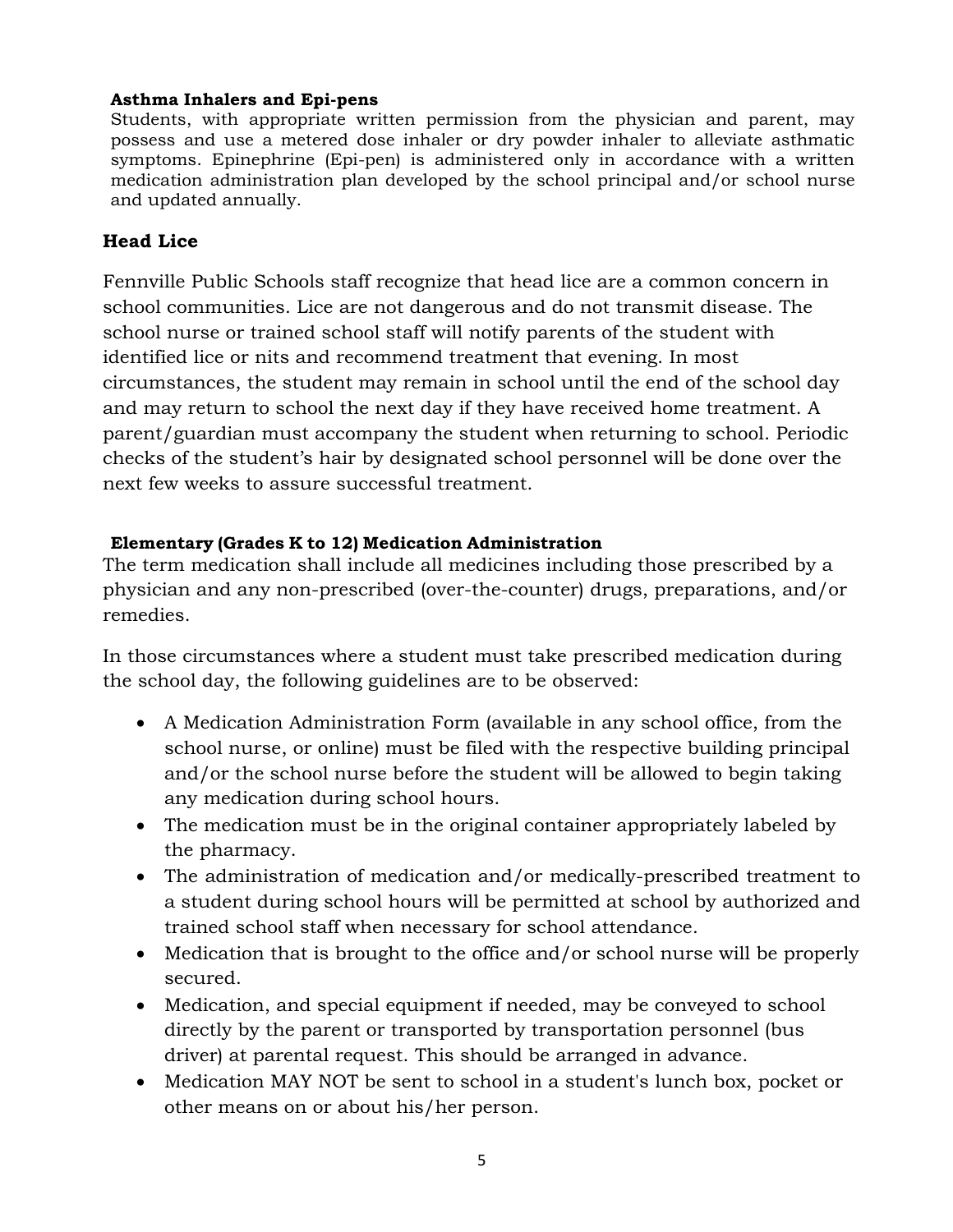• The parent/guardian must provide the school with a completed medication administration form every year and as changes in medication occur.

Any student who distributes a medication of any kind to another student or is found to possess a medication other than the one authorized is in violation of the school's Code of Conduct and will be disciplined in accordance with the drug-use provision of the Code.

#### **CONTROL OF CASUAL-CONTACT COMMUNICABLE DISEASES AND PESTS**

Because a school has a high concentration of people, it is necessary to take specific measures when the health or safety of the group is at risk. The school's professional staff has the authority to remove or isolate a student who has been ill or has been exposed to a communicable disease or highly-transient pest, such as lice.

Specific diseases include: diphtheria, scarlet fever, strep infections, whooping cough, mumps, measles, rubella, and other conditions indicated by the Local and State Health Departments.

Any removal will only be for the contagious period as specified in the school's administrative guidelines.

# **CONTROL OF NONCASUAL-CONTACT COMMUNICABLE DISEASES**

In the case of non-casual-contact, a communicable disease, the school still has the obligation to protect the safety of the staff and students. In these cases, the person in question will have his/her status reviewed by a panel of resource people, including the County Health Department, to ensure that the rights of the person affected and those in contact with that person are respected. The school will seek to keep students and staff persons in school unless there is definitive evidence to warrant exclusion.

Non-casual-contact communicable diseases include s exually transmitted diseases, AIDS (Acquired Immune Deficiency Syndrome), ARC-AIDS Related Complex (condition), HIV (Human-immunodeficiency), HAV, HBV, HCV (Hepatitis A, B, C); and other diseases that may be specified by the State Board of Health.

As required by Federal law, parents will be requested to have their child's blood checked for HIV, HBV, and other blood-borne pathogens when the child has bled at school and students or staff members have been exposed to the blood. Any testing is subject to laws protecting confidentiality.

Non-casual-contact communicable diseases include sexually transmitted diseases, AIDS (Acquired Immune Deficiency Syndrome), ARC-AIDS Related Complex (condition), HIV (Human-immunodeficiency), HAV, HBV, HCV (Hepatitis A, B, C); and other diseases that may be specified by the State Board of Health.

As required by Federal law, parents will be requested to have their child's blood checked for HIV, HBV, and other blood-borne pathogens when the child has bled at school and students or staff members have been exposed to the blood. Any testing is subject to laws protecting confidentiality.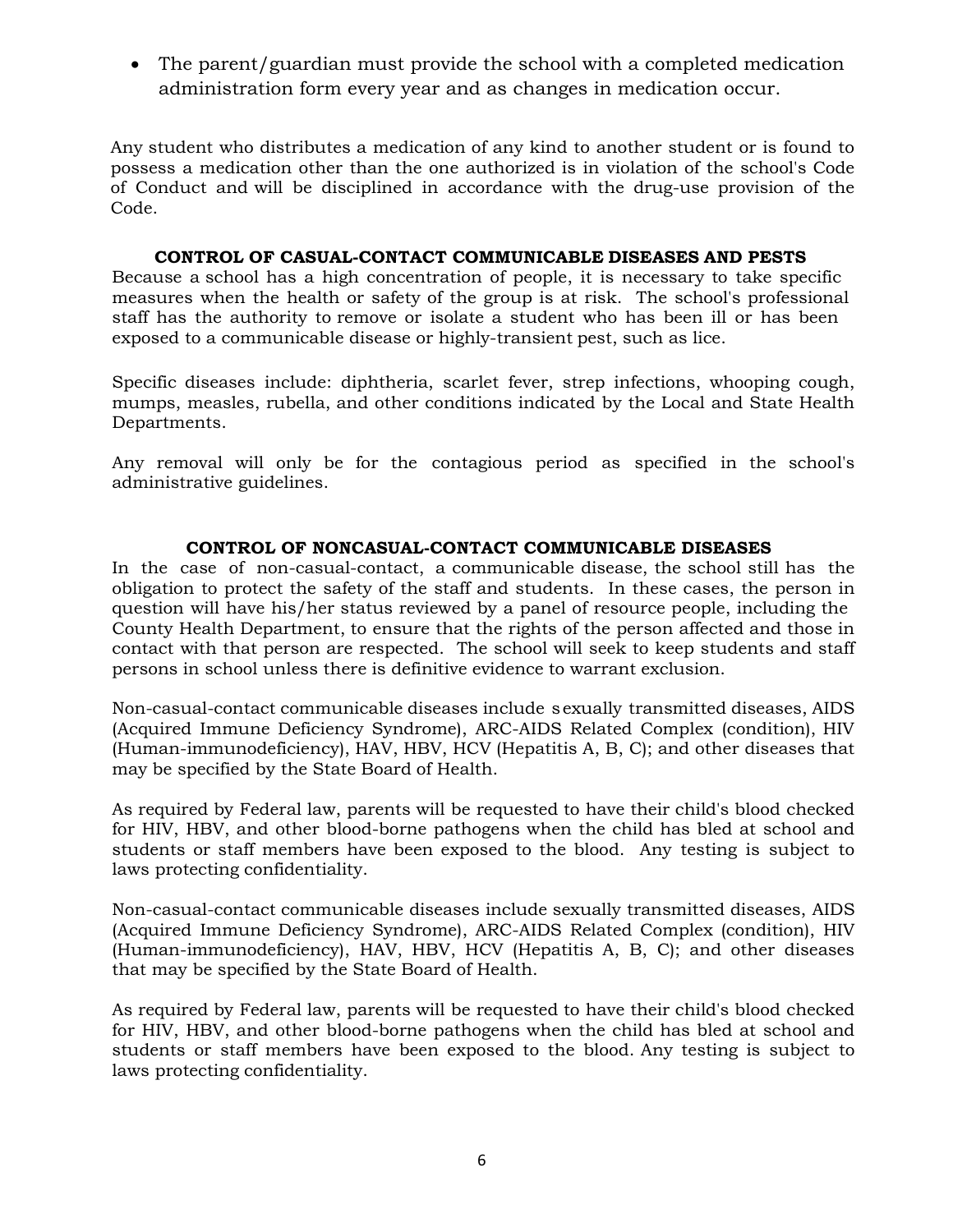#### **INDIVIDUALS WITH DISABILITIES**

The American's with Disabilities Act (A.D.A.) and Section 504 of the Rehabilitation Act provide that no individual will be discriminated against on the basis of a disability. This protection applies not just to the student, but to all individuals who have access to the District's programs and facilities.

A student can access special education services through the proper evaluation procedures. Parent involvement in this procedure is important and required by Federal (IDEA) and State law. Contact the appropriate building principal to inquire about evaluation procedures and programs.

#### **LIMITED ENGLISH PROFICIENCY**

Limited proficiency in the English language should not be a barrier to equal participation in the instructional or extra-curricular programs of the District. It is, therefore the policy of this District that those students identified as having limited English proficiency will be provided additional support and instruction to assist them in gaining English proficiency and in accessing the educational and extra-curricular program offered by the District. Parents should contact the appropriate building principal to inquire about evaluation procedures and programs offered by the District.

#### **STUDENT RECORDS**

The School District maintains many student records including both directory information and confidential information.

Neither the Board nor its employees shall permit the release of the social security number of a student, or other individual except as authorized by law (see AG 8350). Documents containing social security numbers shall be restricted to those employees who have a need to know that information or a need to access those documents. When documents containing social security numbers are no longer needed, they shall be shredded by an employee who has authorized access to such records.

For additional information about Directory information, please see District Policy 8330. Directory information can be provided upon request to any individual, other than a for-profit organization, even without the written consent of a parent. Parents may refuse to allow the Board to disclose any or all of such "directory information" upon written notification to the Board. For further information about the items included within the category of directory information and instructions on how to prohibit its release you may wish to consult the Board's annual *Family Education Rights and Privacy Act* (FERPA) notice which can be found in the Central Office.

Other than directory information, access to all other student records is protected by (FERPA) and Michigan law. Except in limited circumstances as specifically defined in State and Federal law, the School District is prohibited from releasing confidential education records to any outside individual or organization without the prior written consent of the parents, or the adult student, as well as those individuals who have matriculated and entered a postsecondary educational institution at any age.

Confidential records include test scores, psychological reports, behavioral data, disciplinary records, and communications with family and outside service providers.

Students and parents have the right to review and receive copies of all educational records. Costs for copies of records may be charged to the parent. To review student records please provide a written notice identifying requested student records to the appropriate building principal. You will be given an appointment with the appropriate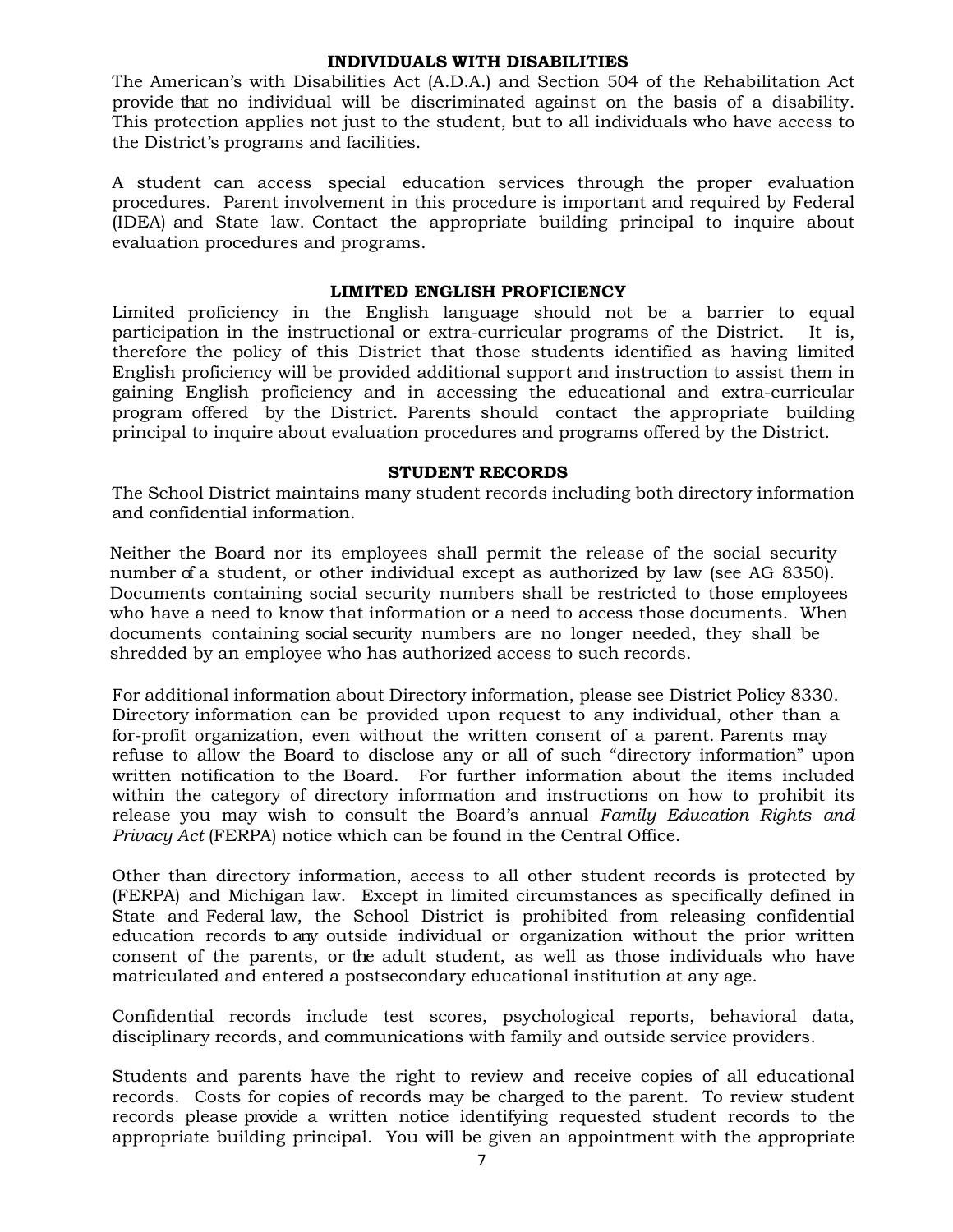person to answer any questions and to review the requested student records.

Parents and adult students have the right to amend a student record when they believe that any of the information contained in the record is inaccurate, misleading or violates the student's privacy. A parent or adult student must request the amendment of a student record in writing and if the request is denied, the parent or adult student will be informed of their right to a hearing on the matter.

Individuals have a right to file a complaint with the United States Department of Education if they believe that the District has violated FERPA.

Consistent with the Protection of Pupil Rights Amendment (PPRA), no student shall be required, as a part of the school program or the District's curriculum, without prior written consent of the student (if an adult, or an emancipated minor) or, if an unemancipated minor, his/her parents, to submit to or participate in any survey, analysis, or evaluation that reveals information concerning:

- A. political affiliations or beliefs of the student or his/her parents;
- B. mental or psychological problems of the student or his/her family;
- C. sex behavior or attitudes;
- D. illegal, anti-social, self-incriminating or demeaning behavior;
- E. critical appraisals of other individuals with whom respondents have close family relationships;
- F. legally recognized privileged and analogous relationships, such as those of lawyers, physicians, and ministers;
- G. religious practices, affiliations, or beliefs of the student or his/her parents; or
- H. income (other than that required by law to determine eligibility for participation in a program or for receiving financial assistance under such a program).

Consistent with the PPRA and Board policy, the Superintendent shall ensure that procedures are established whereby parents may inspect any materials used in conjunction with any such survey, analysis, or evaluation.

Further, parents have the right to inspect, upon request, a survey or evaluation created by a third party before the survey/evaluation is administered or distributed by the school to the student. The parent will have access to the survey/evaluation within a reasonable period of time after the request is received by the building principal.

The Superintendent will provide notice directly to parents of students enrolled in the District of the substantive content of this policy at least annually at the beginning of the school year, and within a reasonable period of time after any substantive change in this policy. In addition, the Superintendent is directed to notify parents of students in the District, at least annually at the beginning of the school year, of the specific or approximate dates during the school year when the following activities are scheduled or expected to be scheduled:

A. activities involving the collection, disclosure, or use of personal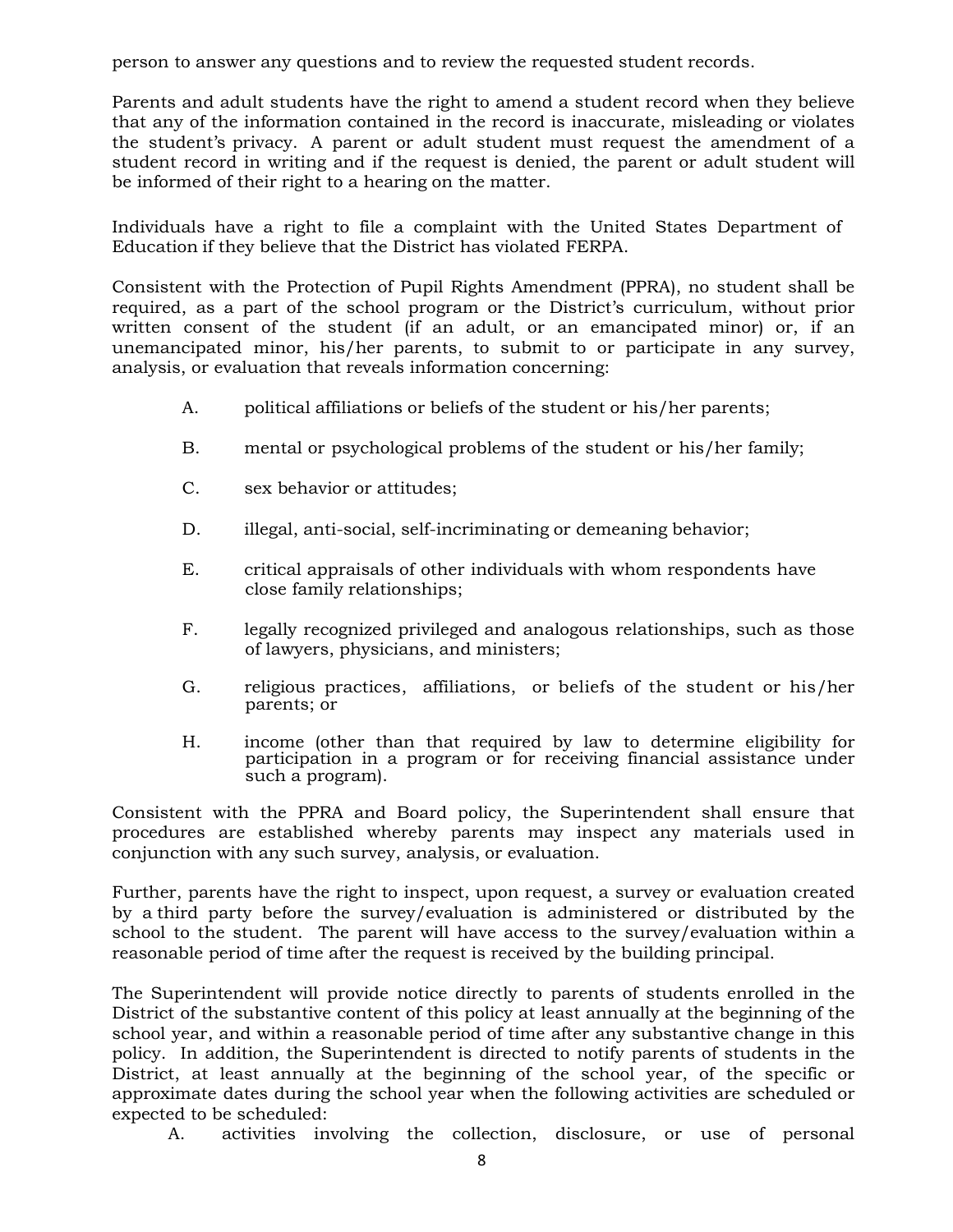information collected from students for the purpose of marketing or for selling that information for otherwise providing that information to others for that purpose); and

B. the administration of any survey by a third party that contains one or more of the items described in A through H above.

The Family Policy Compliance Office in the U.S. Department of Education administers both FERPA and PPRA. Parents and/or eligible students who believe their rights have been violated may file a complaint with:

> Family Policy Compliance Office U.S. Department of Education 400 Maryland Avenue, SW Washington DC 20202-4605 [www.ed.gov/offices/OM/fpco](http://www.ed.gov/offices/OM/fpco)

Informal inquiries may be sent to the Family Policy Compliance Office via the following email addresses:

> [FERPA@ED.Gov;](mailto:FERPA@ED.Gov) and [PPRA@ED.Gov.](mailto:PPRA@ED.Gov)

# **STUDENT FEES, FINES, AND SUPPLIES**

The District will provide all basic supplies needed to complete the required course curriculum. The student and/or his/her family may choose to purchase their own supplies if they desire to have a greater quantity or quality of supplies, or desire to help conserve the limited resources for use by others. The teacher or appropriate administrator may recommend useful supplies for these purposes.

Students using school property and equipment can be fined for excessive wear and abuse of the property and equipment. The fine will be used to pay for the damage, not to make a profit.

Late fines can be avoided when students return borrowed materials promptly. Their use may be needed by others.

Failure to pay fines, fees, or charges may result in the withholding of grades and credits.

# **STUDENT FUND-RAISING**

Students participating in school-sponsored groups and activities will be allowed to solicit funds from other students, staff members, and members of the community in accordance with school guidelines. The following general rules will apply to all Fundraisers.

- 1. Students involved in the fund-raiser must not interfere with students participating in other activities when soliciting funds.
- 2. Students must not participate in a fund-raising activity for a group in which they are not members.
- 3. Students may not participate in fund-raising activities off school property without proper supervision by approved staff or other adults.
- 4. Students may not engage in house-to-house canvassing for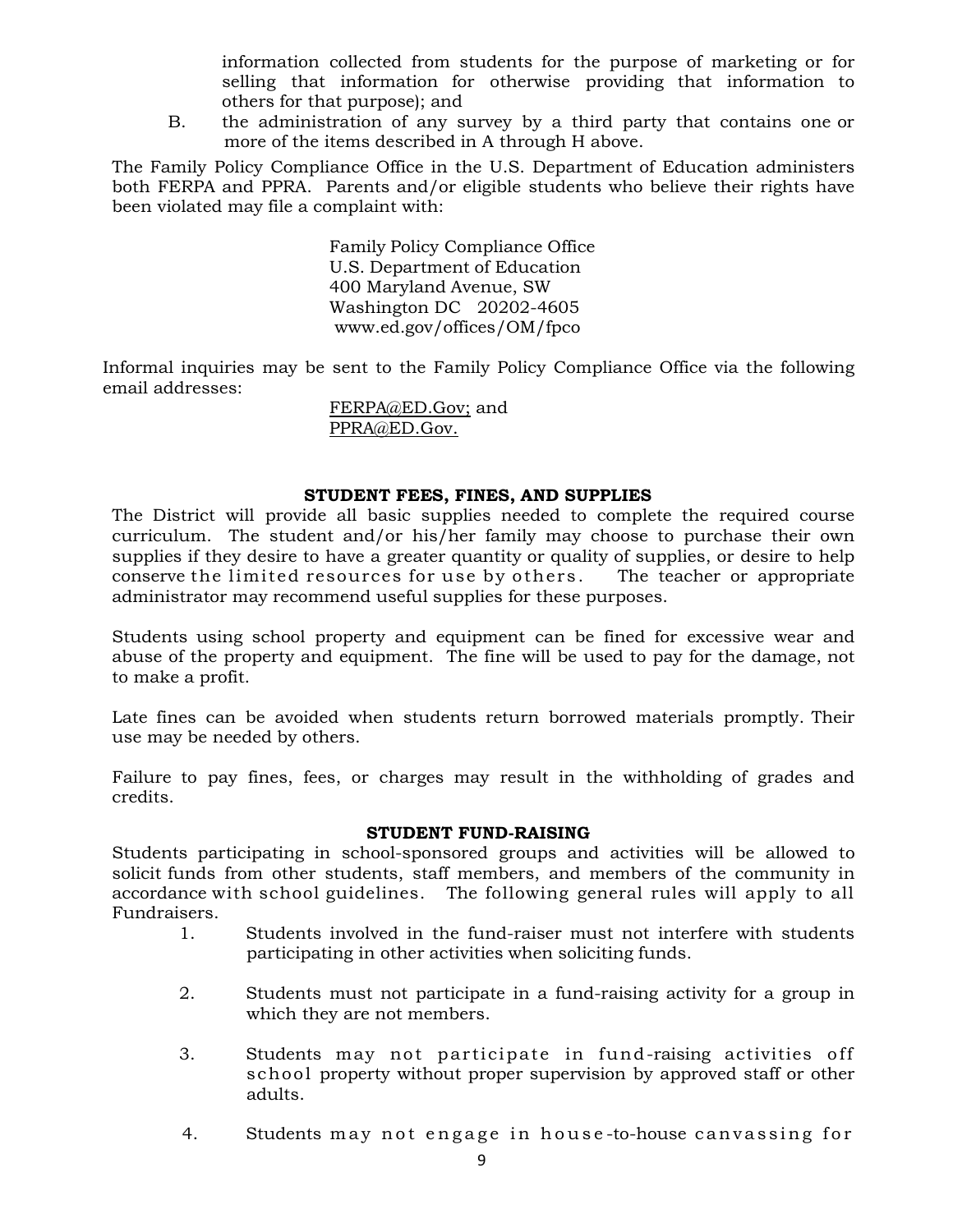any fund-raising activity.

- 5. Students who engage in fund raisers that require them to exert themselves physically beyond their normal pattern of activity, such as "runs for .....", will be monitored by a staff member in order to prevent a student from over-extending himself/herself to the point of potential harm.
- 6. Students may not participate in a fund-raising activity conducted by a parent group, booster club, or community organization on school property without the approval of the principal.

# **STUDENT VALUABLES**

Students are **not to** bring items of value to school. Items such as jewelry, expensive clothing, electronic equipment and **large amounts of cash** are tempting targets for theft and extortion. The school cannot be responsible for their safe-keeping and will not be liable for loss or damage to personal valuables.

# **Cell Phones and Electronic Devices**

Student may use cell phones before the school day while in the school building. Once the school day begins, students must secure cell phones in their locker or in their student desk. Cell phones must be turned off or silenced. Students are responsible for the safekeeping of cell phones and the school cannot be responsible for loss or damage. This also includes electronic devices such as IPods, laptops, electronic tablets, or other electronic devices.

# **REVIEW OF INSTRUCTIONAL MATERIALS AND ACTIVITIES**

Parents have the right to review any instructional materials being used in the school. They also may observe instruction in any class, particularly those dealing with instruction in health and sex education. Any parent who wishes to review materials or observe instruction must contact the principal prior to coming to the school. Parents'

rights to review teaching materials and instructional activities are subject to reasonable restrictions and limits.

#### **MEAL SERVICE**

The Board believes the development of healthy behaviors and habits with regard to eating cannot be accomplished by the District alone. It will be necessary for the school staff, in addition to parents and the public at large, to be involved in a community-wide effort to promote, support, and model such healthy behaviors and habits. Parents interested in being involved should contact the appropriate building principal.

The school participates in the National School Lunch Program, Fennville Elementary qualifies for free breakfast and lunch for all student for the 2021-22 School Year. Students may also bring their own lunch to school to be eaten in the school's cafeteria. No student shall be allowed to leave school premises during the lunch period without specific written permission granted by the principal.

Applications for free lunch eligibility will be collected at the beginning of each school year in order to provide accurate information for continued services. If you have questions please contact the Director of Food Service, at (269)722-3363.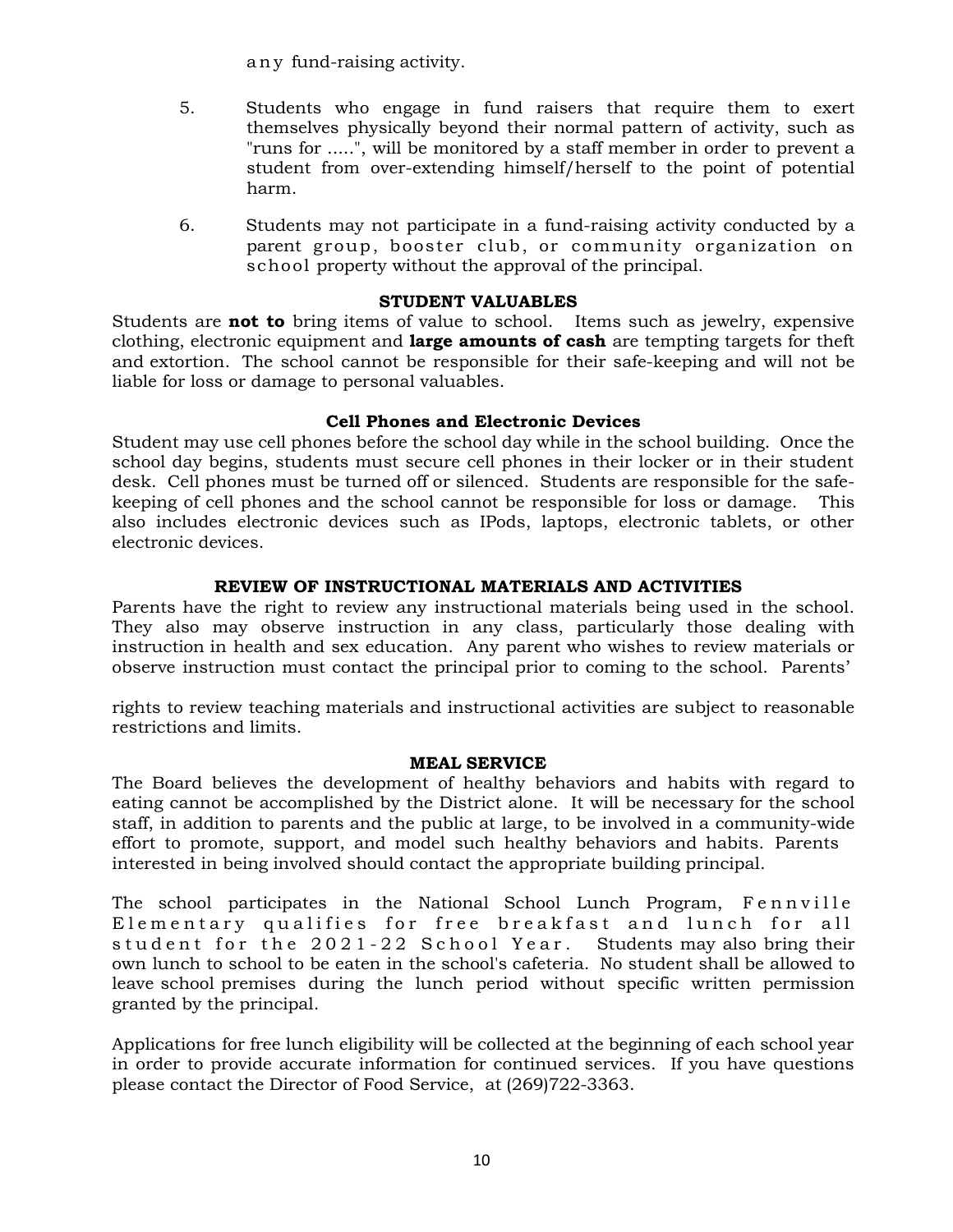#### **FIRE, LOCK DOWN AND TORNADO DRILLS**

The school complies with all fire safety laws and will conduct fire drills in accordance with State law. Specific instructions on how to proceed will be provided to students by their teachers who will be responsible for safe, prompt, and orderly evacuation of the building. The alarm signal for fire drills consists of siren blowing.

Tornado drills will be conducted during the tornado season using the procedures provided by the State. The alarm signals for tornadoes is different from the alarm signal for fires and lock down drills and consists of an announcement over the public address system.

Lock down drills in which the students are restricted to the interior of the school building and the building secured will occur a minimum of two (2) times each school year. The alarm system for a school lock down is different from the alarm system for fires and tornadoes and consists of an announcement over the public address system.

# **EMERGENCY CLOSINGS AND DELAYS**

If the school must be closed or the opening delayed because of inclement weather or other conditions, the School will notify families in the following ways:

Television Stations: WOOD-TV8, WWMT-TV3, WZZM-TV13.

The District's School Messenger System will place phone calls and emails to registered families along with social media currently used by the district

Parents and students are responsible for knowing about emergency closings and delays.

# **PREPAREDNESS FOR TOXIC AND ASBESTOS HAZARDS**

The School is concerned for the safety of students and attempts to comply with all Federal and State Laws and Regulations to protect students from hazards that may result from industrial accidents beyond the control of school officials or from the presence of asbestos materials used in previous construction. A copy of the School District's Preparedness *for Toxic Hazard and Asbestos Hazard Policy and* asbestos management plan will be made available for inspection at the Board offices upon request.

#### **VISITORS**

Visitors, particularly parents, are welcome at the school. In order to properly monitor the safety of students and staff, each visitor must report to the office upon entering the school to obtain a pass. Any visitor found in the building without a pass shall be reported to the principal's office. If a person wishes to confer with a member of the staff, s/he should call for an appointment prior to coming to the school, in order to schedule a mutually convenient time.

Students may not bring visitors to school without prior written permission from the principal.

#### **VOLUNTEERS**

Persons wishing to volunteer must submit a complete "Volunteer Consent Form" to the appropriate building principal, director, and/or supervisor who will forward the form to Central Office. Central Office will initiate a background check via the Michigan Public Sex Offender Registry (PSOR) and the Michigan State Internet Criminal History Access (ICHAT) or any other available and/or newly developed or generated background check modes.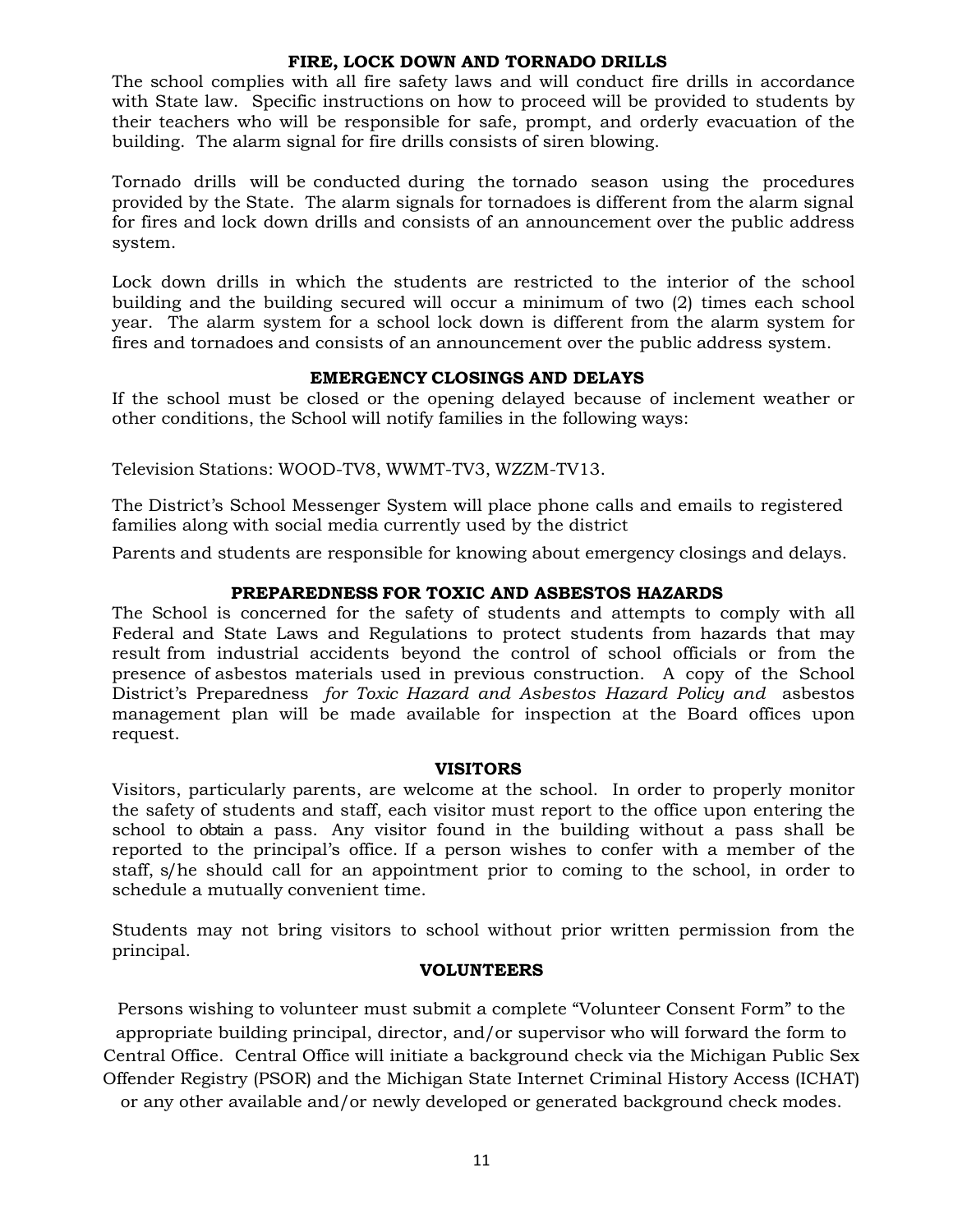If after the background check it is found that a potential volunteer has been convicted of any of these crimes:

- 1. Criminal sexual conduct in any degree, assault with intent to commit criminal sexual conduct, an attempt to commit criminal sexual conduct in any degree, felonious assault on a child, child abuse in any degree, or an attempt to commit child abuse in any degree.
- 2. Any felony conviction
- 3. Any misdemeanor conviction in the past three (3) years
- 4. Any conviction concerning "hard drugs"
- 5. Any other drug related conviction in the past five (5) years.

Then, if it is found that a potential volunteer has been convicted of any of the above crimes, the building principal, director, supervisor, and/or the building office will be notified. The superintendent will notify the volunteer of the findings(s) and s/he is subject to being prohibited from volunteering with Fennville Public Schools. All background checks, volunteer forms, and any reported convictions of volunteers as listed above will be kept confidential and filed in a database at the administration office.

#### **USE OF THE LIBRARY**

The library is available to students throughout the school day. Passes may be obtained from a student's teacher or from the librarian. Books on the shelves may be checked out for a period of one week. To check out any other materials, contact the librarian.

#### **USE OF SCHOOL EQUIPMENT AND FACILITIES**

Students must receive the permission of the teacher before using any equipment or materials in the classroom and the permission of the principal to use any other school equipment or facility. Students will be held responsible for the proper use and Protection of any equipment or facility they are permitted to use.

#### **LOST AND FOUND**

The lost and found area is near the school offices. Students who have lost items should check there and may retrieve their items if they give a proper description. Unclaimed items will be given to charity at the close of the school year.

#### **STUDENT SALES**

No student is permitted to sell any item or service in school without the approval of the building principal. Violation of this may lead to disciplinary action.

#### **USE OF TELEPHONES**

Office telephones are not to be used for personal calls. Except in an emergency, students will not be called to the office to receive a telephone call.

Office personnel will initiate all calls on behalf of a student seeking permission to leave school.

See information about electronics.

# **ADVERTISING OUTSIDE ACTIVITIES**

Students may not post announcements or advertisements for outside activities without receiving prior approval from the principal. The principal will try to respond to requests for approval within twenty-four (24) hours of their receipt.

The school has a central bulletin board located in the lobby area which may be used for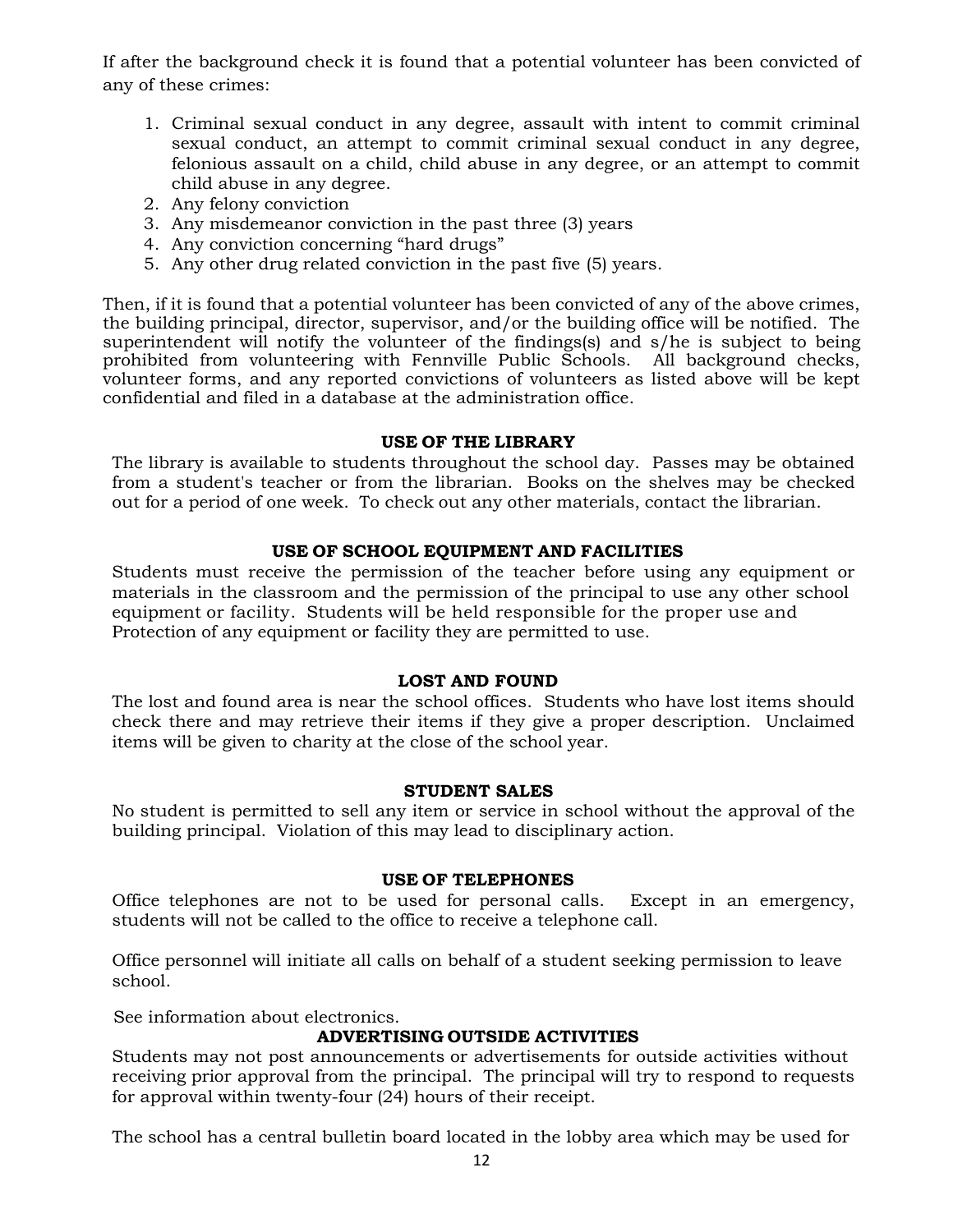posting notices after receiving permission from the principal.

#### **SECTION II - ACADEMICS**

# **FIELD TRIPS**

Field trips are academic activities that are held off school grounds. There are also other trips that are part of the school's co-curricular and extra-curricular program. No student may participate in any school-sponsored trip without parental consent.

Attendance rules apply to all field trips.

# **GRADING PERIODS**

Students shall receive a report card at the end of each nine week period indicating their grades/progress for each course of study for that portion of the academic term.

When a student appears to be at risk of failure or falling behind in their school work, notification will be provided to the parents so they can talk with the teacher about what actions can be taken to improve poor grades.

# **PROMOTION, PLACEMENT, AND RETENTION**

Promotion to the next grade (or level) is based on the following criteria:

- 1. current level of achievement
- 2. potential for success at the next level
- 3. emotional, physical, and/or social maturity

# **RECOGNITION OF STUDENT ACHIEVEMENT**

Students who have displayed significant achievements during the course of the year are recognized for their accomplishments. Areas that may merit recognition include but are not limited to academics, athletics, performing arts, citizenship, and volunteerism. Recognition for such activities is initiated by the staff and coordinated by the building principal.

#### **HOMEWORK**

The assignment of homework can be expected. Student grades will reflect the completion of all work, including outside assignments. Homework is also part of the student's preparation for the State mandated test and graduation.

Homework will not be used for disciplinary reasons but only to enhance the student's learning.

#### **COMPUTER TECHNOLOGY AND NETWORKS**

Before any student may take advantage of the School's computer network and the internet, s/he and his/her parents must sign an agreement which defines the conditions under which the student may participate. Failure to abide by all of the terms of the agreement may lead to termination of the student's computer account and possible disciplinary action as outlined in the Student Code of Conduct or referral to law enforcement authorities.

Copies of the School District's Student Network and Internet Acceptable Use and Safety Policy and the requisite student and parent agreement will be distributed at school during the first week of classes. **(See** *Student Network and Internet Acceptable Use and Safety Policy)*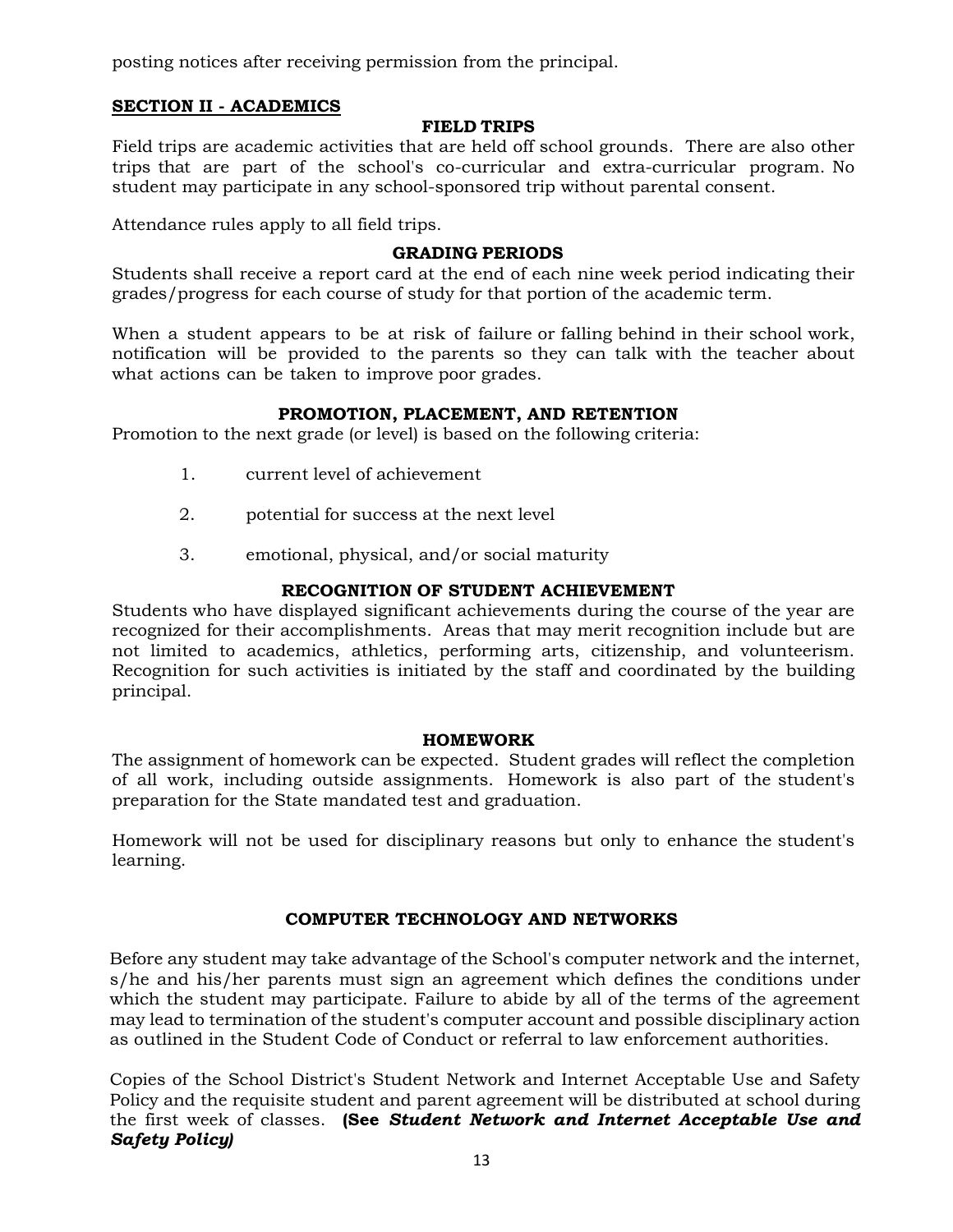#### **STUDENT ASSESSMENT**

To measure student progress, students will be tested in accordance with State standards and District policy.

Additional group and individual tests are given to students to monitor progress and determine educational mastery levels. These tests are used to help the staff determine instructional needs.

Classroom tests will be used to assess student progress and assign grades. These are selected or prepared by teachers to assess how well the students have achieved specific objectives.

If necessary, intelligence tests, speech and language evaluations, individually administered achievement tests, and other special testing services are available to students needing these services by obtaining previous written permission from parents/guardians.

Students will not be required, as part of the school program or District curriculum, to submit to or participate in any survey, analysis, or evaluation that reveals information of a personal nature in accordance with Board policy and Federal guidelines.

Depending on the type of testing and specific information requested, parent consent may need to be obtained. Fennville Elementary will not violate the rights of consent and privacy of a student participating in any form of evaluation

# **SECTION III - STUDENT ACTIVITIES**

#### **SCHOOL SPONSORED CLUBS AND ACTIVITIES**

Fennville Elementary provides students the opportunity to broaden their learning through curricular-related activities.

A student's use of a performance-enhancing substance is a violation that will affect the student's extracurricular participation.

The Board authorizes many student groups that are sponsored by a staff member. Authorized groups include: Early and Later Elementary Student Council, Choir, Robotics, Battle of the Books, and Girls on the Run

Extra-curricular activities do not reflect the school curriculum, but are made available to students to allow them to pursue additional worthwhile activities such as recreational sports, drama, and the like.

All students are permitted to participate in the activities of their choosing, as long as they meet the eligibility requirements.

#### **NON-SCHOOL SPONSORED CLUBS AND ACTIVITIES**

Non-school sponsored student groups organized for religious, political, or philosophical reasons may meet during non-instructional hours. The application for permission can be obtained from the principal's office. The applicant must verify that the activity is being initiated by students, that attendance is voluntary, that no school staff person is actively involved in the event, that the event will not interfere with school activities and that school persons do not play a regular role in the event. All school rules will still apply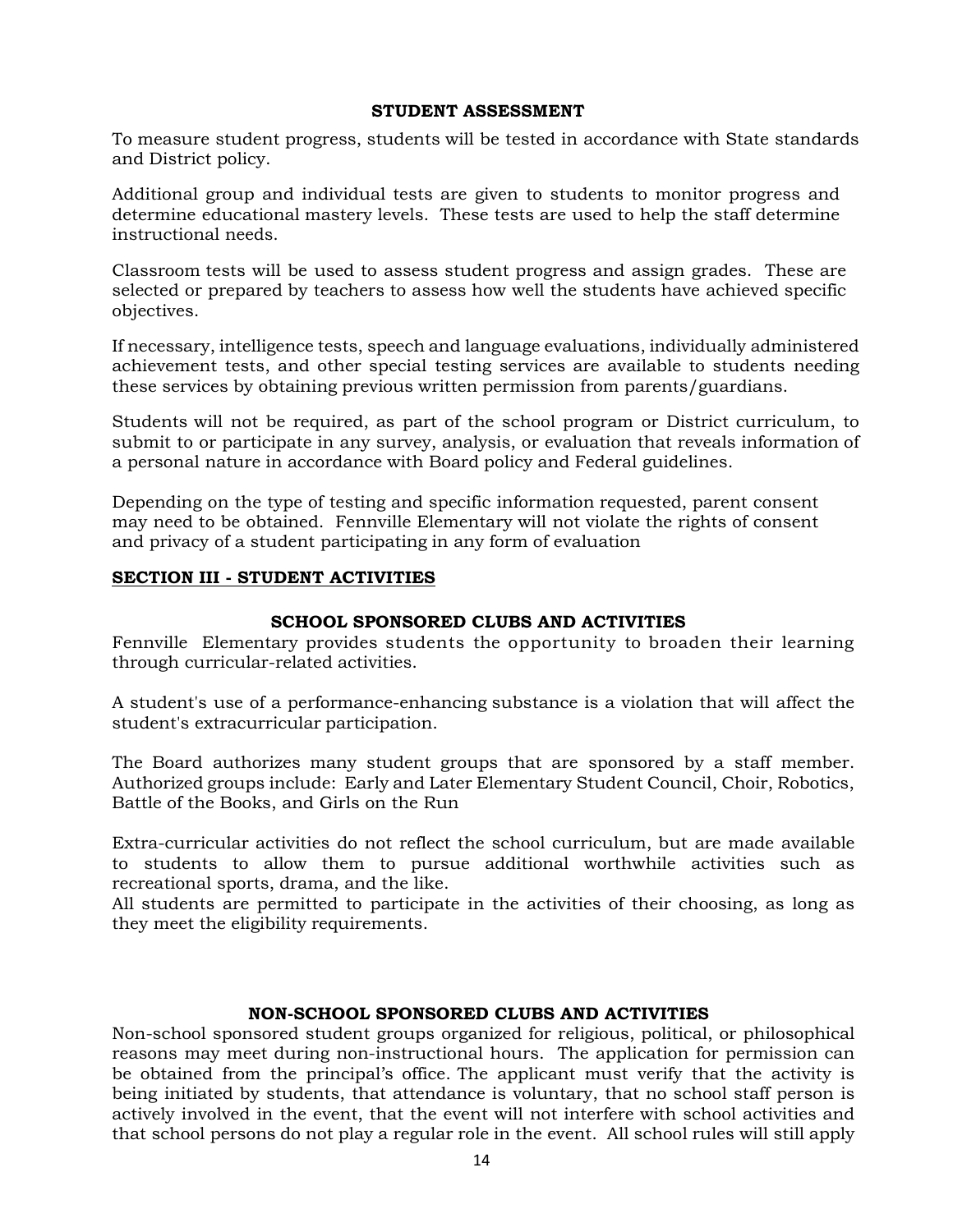regarding behavior and equal opportunity to participate.

Membership in any fraternity, sorority, or any other secret society as proscribed by law is not permitted. All groups must comply with school rules and must provide equal opportunity to participate.

No non-district sponsored organization may use the name of the school or school mascot.

# **Section IV – Student Conduct**

#### **ATTENDANCE**

# **School Attendance Policy**

It is imperative that students be in attendance each school day in order not to miss a significant portion of their education. Many important learning's result from active participation in classroom and other school activities which cannot be replaced by individual study.

Attendance is important in the development of a high quality work ethic which will be a significant factor in a student's success with future employers. One of the most important work habits that employers look for in hiring and promoting a worker is his/her dependability in coming to work every day and on time. This is a habit the school wants to help students develop as early as possible in their school careers.

#### **Truancy**

Unexcused absence from school (truancy) is not acceptable. Students who are truant will receive no credit for school work that is missed. After 10 days of truancy a student will be considered a "habitual truant" and the truancy office of Allegan County will be notified. This could result in the following:

- 1. a hearing before a judge in a court of law;
- 2. a report to local authorities concerning lack of parental responsibility in providing proper care and supervision of a child.

#### **Excused Absences**

Students may be excused from school for one or more of the following reasons and will be provided an opportunity to make-up missed school work and/or tests:

- 1. illness
- 2. recovery from accident
- 3. required court attendance
- 4. professional appointments
- 5. death in the immediate family
- 6. observation or celebration of a bona fide religious holiday and/or
- 7. such other good cause as may be acceptable to the Superintendent

(District Policy 5200)

Students with a health condition that causes repeated absence (three or more days) are to provide the school office with an explanation of the condition from a registered physician.

#### **Suspension from School**

Absence from school due to suspension shall be considered an authorized absence, neither excused nor unexcused.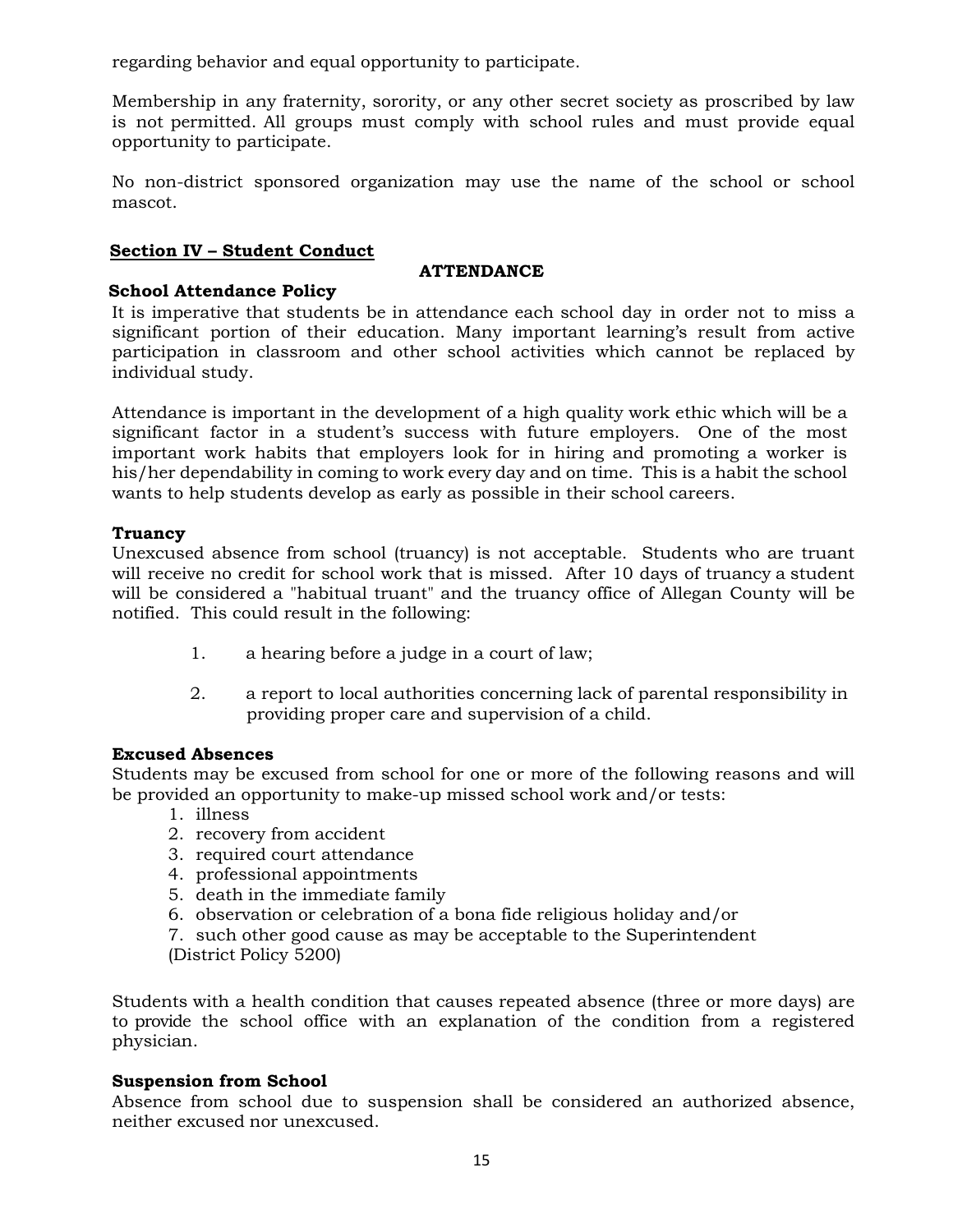A suspended student will be responsible for making up school work lost due to suspension. It is recommended that a student complete missed assignments during the suspension and turn them in to the teacher upon his/her return from school. Assignments may be obtained from the school office beginning with the first day of a suspension. Make up of missed tests may be scheduled when the student returns to school. The student will be given credit for properly-completed assignments and a grade on any made-up tests.

#### **Unexcused Absences**

Any student who is absent from school for all or any part of the day without a legitimate excuse shall be considered truant and the student and his/her parents shall be subject to the truancy laws of the State.

#### **Notification of Absence**

If a student is going to be absent, the parents must contact the school; Early Elementary  $722-3900$  or Later Elementary at  $722-3900$  by  $7:50$  a.m. and provide an explanation. If prior contact is not possible, the parents should provide a written excuse as soon as possible or when the child returns to school. When no excuse is provided, the absence will be unexcused and the student will be considered truant. If the absence of a student appears to be questionable or excessive, the school staff will try to help parents improve their child's attendance.

If the absence can be foreseen and the reason approved by the principal's office, the parent should arrange to discuss the matter as many days as possible before the absence will occur so that arrangements can be made to assist the student in making up the missed school work.

An excused absence allows the student to make up all possible work. It is the responsibility of the student to obtain missed assignments. It is possible that certain kinds of school work such as labs or skill-practice sessions cannot be made up and, as a result, may negatively impact a student's grade.

If the absence is unexcused or unauthorized by the principal, a student may not make up the work.

The skipping of classes or any part of the school day is considered an unexcused absence and no make-up of class work will be permitted. Disciplinary action will follow.

#### **Tardiness**

A student who is not in his/her assigned location by 7:45 a.m. shall be considered tardy. Any student arriving late to school is to report to the school office before proceeding to class. **After the first hour of the day (at 8:45 am), the student will be marked absent for ½ day.**

#### **Vacations During the School Year**

Parents are encouraged not to take their child out of school for vacations. When a family vacation must be scheduled during the school year, the parents should discuss the matter with the principal and the student's teacher(s) to make necessary arrangements. It may be possible for the student to receive certain assignments that are to be completed during the trip.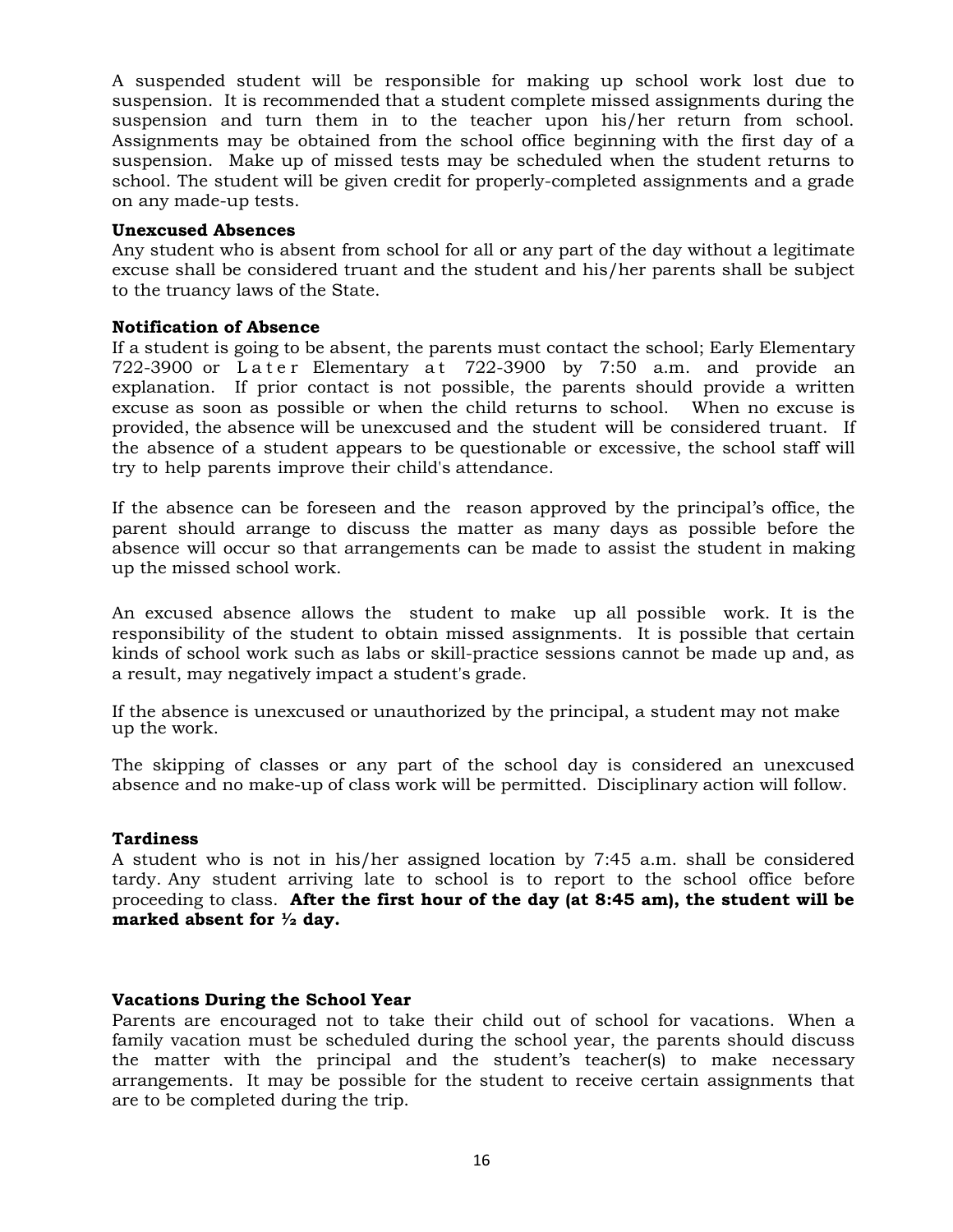# **Make-up of Tests and Other School Work**

Students who are excusably absent from school or who have been suspended shall be given the opportunity to make-up work that has been missed. The student should contact his/her classroom teacher as soon as possible to obtain assignments.

Make-up work due to suspension must be completed by the time the student returns to school.

Students will be given the number of days of excused absence within which to make-up work.

If a student misses a teacher's test due to excused absence, s/he may make arrangements with the teacher to take the test. If s/he misses a State mandated test or other standardized test, the student should consult with the classroom teacher to determine whether or not arrangements may be made for taking the test.

# **STUDENT ATTENDANCE AT SCHOOL EVENTS**

The school encourages students to attend as many school events held after school as possible, without interfering with their school work and home activities. Enthusiastic spectators help to build school spirit and encourage those students who are participating in the event.

However, in order to ensure that students attending evening events as nonparticipants are properly safe-guarded, it is strongly advised that students be accompanied by a parent or adult chaperone when they attend the event. The school will not be able to supervise unaccompanied students nor will it be responsible for students who arrive without an adult chaperone.

The school will continue to provide adequate supervision for all students who are participants in a School activity. Students must comply with the Code of Conduct at school events, regardless of the location.

#### **CODE OF CONDUCT**

A major component of the educational program at Fennville Elementary is to prepare students to become responsible workers and citizens by learning how to conduct themselves properly and in accordance with established standards.

# **Expected Behaviors**

Each student shall be expected to:

- abide by national, State, and local laws as well as the rules of the school;
- respect the civil rights of others;
- act courteously to adults and fellow students;
- be prompt to school and attentive in class;
- work cooperatively with others when involved in accomplishing a common goal, regardless of the other's ability, gender, race, religion, height, weight, disability, or ethnic background;
- complete assigned tasks on time and as directed;
- help maintain a school environment that is safe, friendly, and productive;
- act at all times in a manner that reflects pride in self, family, and in the school.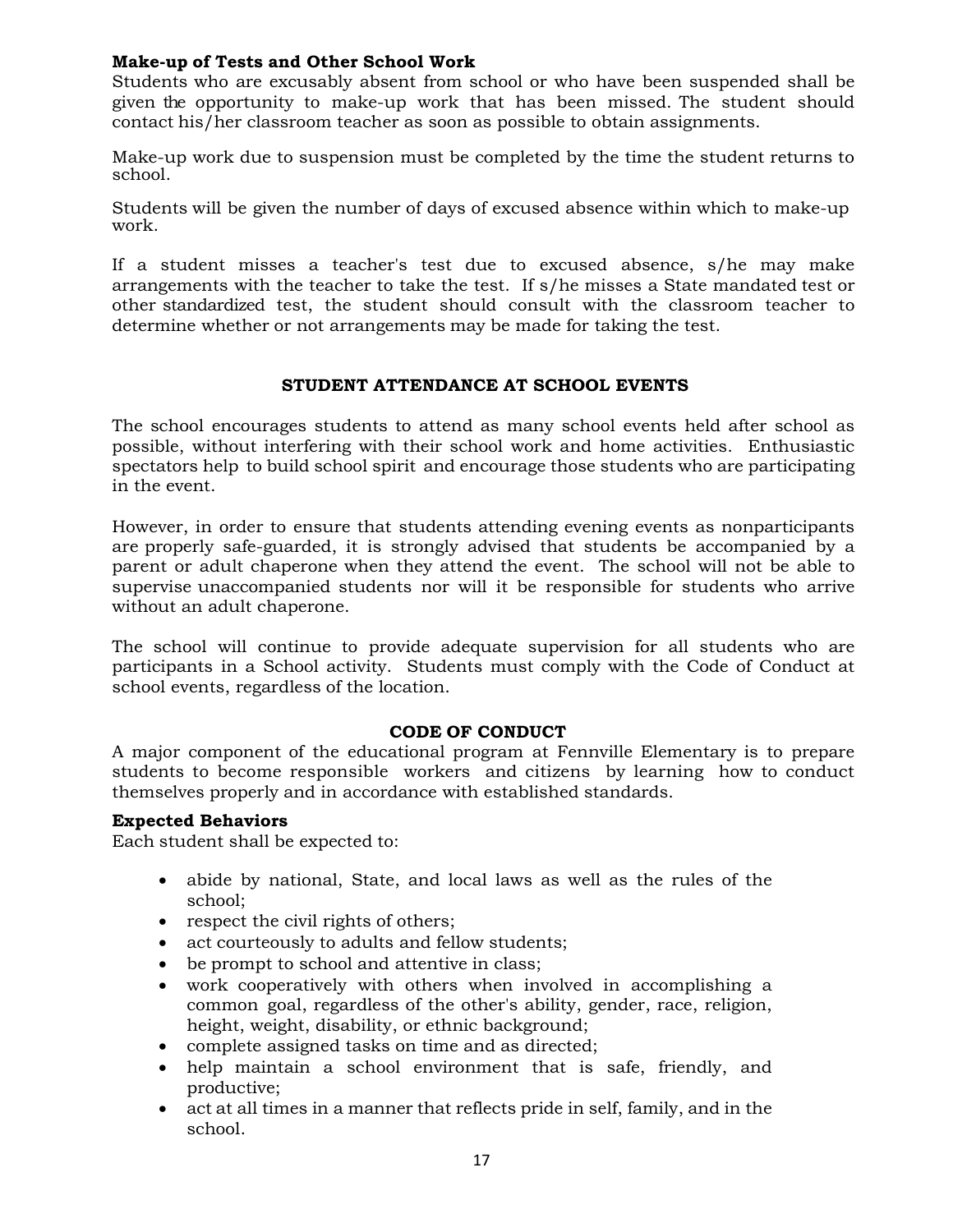Please also reference our School-Wide HAWKS EXPECTATIONS as distributed to families at the beginning of the year and upon enrollment.

# **Dress and Grooming**

Good grooming is important to the well-being of every student. Children should be dressed appropriately for the existing weather conditions. During warm weather, students may wear shorts, T-shirts, and tank tops. However, halter tops, spaghetti straps, tube tops, half-shirts, mesh T-shirts, and tank tops with large arm or neck openings that expose the student's chest are not considered appropriate dress for school.

Extremely short shorts, dresses and skirts are not to be worn to school. Pants, shorts, and/or skirts must not expose undergarments and/or buttocks. All shorts and skirts must be finger-tip length as measured by the student's arms extended straight at sides.

Students must wear shoes at all times for health and safety reasons. **It is recommended that students wear a shoe with a closed toe (tennis shoes are highly recommended).**

Students are not to wear hats or coats in the building during school hours except when getting ready for recess or going home at the end of the school day.

The wearing of clothing advertising, promoting, or depicting tobacco products, alcoholic beverages, other drugs, profanity, vulgar suggestions, or making reference to anything that is of a questionable moral value or is disruptive or detrimental to the learning environment is not permitted. Face coverings are allowed in response to current state mandates relating to the spread of communicable diseases.

Students not dressed appropriately will not be allowed to attend class until the situation has been corrected. All decisions regarding dress code will be left to the discretion of the building principal.

Additional Information on Shoes and Boots - When playgrounds are extremely wet, muddy, or snowy, children should wear boots. We request that parents send extra shoes for them to keep at school for indoor wear during the wet season. In addition, tennis type shoes are required for gym class.

Students who are representing Fennville Elementary at an official function or public event may be required to follow specific dress requirements. Usually, this applies to athletic teams, cheerleaders, bands, and other such groups.

#### **GANGS**

Gangs which initiate, advocate, or promote activities which threaten the safety or well-being of persons, or which are disruptive to the school environment are not tolerated.

Incidents involving initiations, hazing, intimidations or related activities which are likely to cause harm or personal degradation are prohibited.

Students wearing, carrying or displaying gang paraphernalia or exhibiting behaviors or gestures which symbolize gang membership or causing and/or participating in activities which are designed to intimidate another student will be disciplined. Prohibited gang paraphernalia will be specifically identified and posted by the building principal.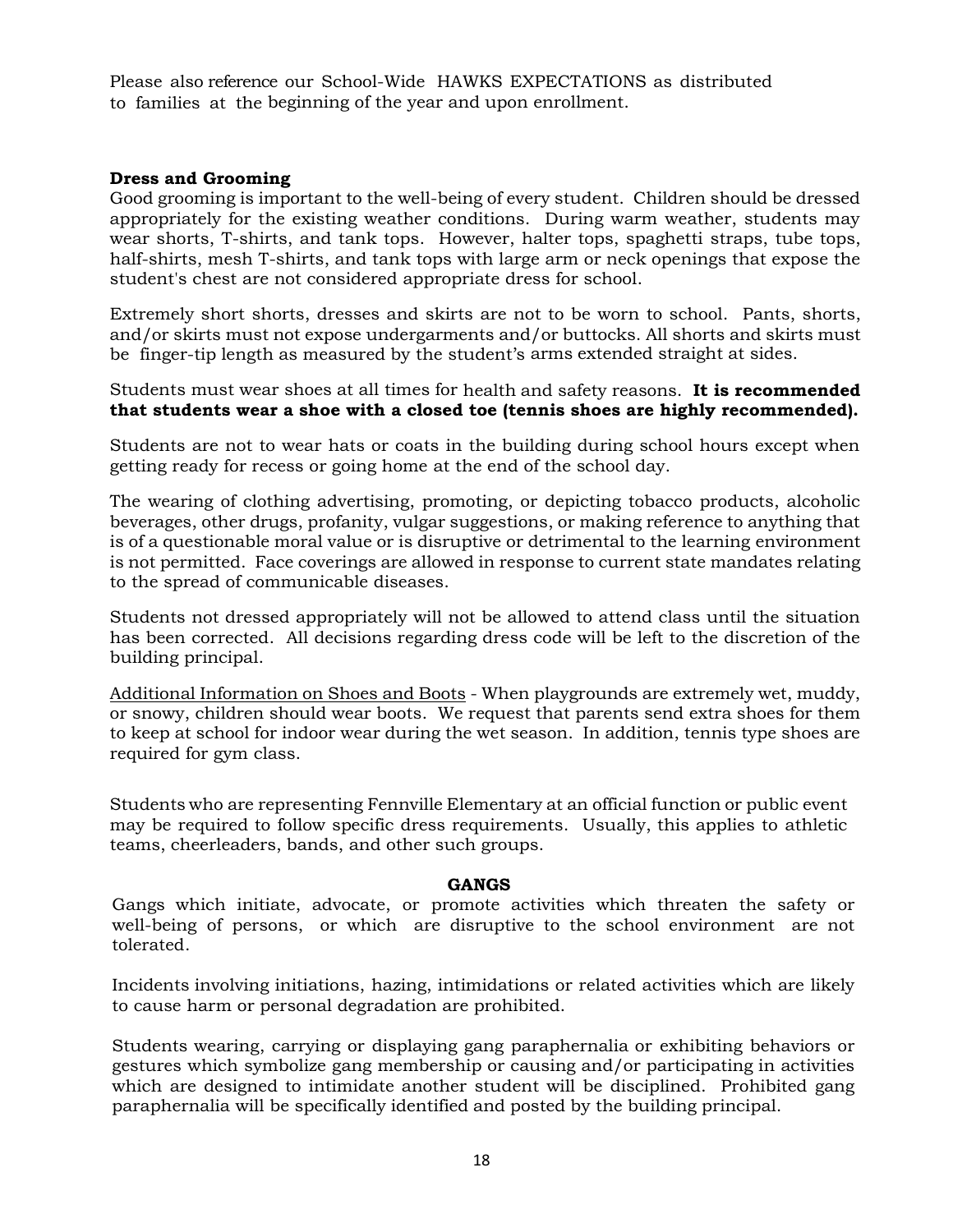#### **CARE OF PROPERTY**

Students are responsible for the care of their own personal property. The school will not be responsible for personal property. Valuables such as jewelry or irreplaceable items should not be brought to school. The school may confiscate such items and return them to the student's parents.

Damage to or loss of school equipment and facilities wastes taxpayers' money and undermines the school program. Therefore, if a student does damage to or loses school property, the student or his/her parents will be required to pay for the replacement or damage. If the damage or loss was intentional, the student will also be subject to discipline according to the Student Discipline Code.

#### **DRUG-FREE SCHOOLS**

In accordance with Federal Law, the Board of Education prohibits the use, possession, concealment, or distribution of drugs by students on school grounds, in school or schoolapproved vehicles, or at any school-related event. Drugs includes any alcoholic beverage, anabolic steroid, dangerous controlled substance as defined by State statute, or substance that could be considered a "look-a-like" controlled substance. Compliance with this policy is mandatory for all students. Any student who violates this policy will be subject to disciplinary action, in accordance with due process and as specified in the student handbook, up to and including expulsion from school. When required by State law, the District will also notify law enforcement officials.

The District is concerned about any student who is a victim of alcohol or drug abuse and will facilitate the process by which s/he receives help through programs and services available in the community. Students and their parents should contact the school principal or counseling office whenever such help is needed.

#### **STUDENT DISCIPLINE CODE**

The Board of Education has adopted the following Student Discipline Code. The Code includes the types of misconduct that will subject a student to disciplinary action. The Board has also adopted the list of behaviors and the terms contained in the list.

It is the school staff's responsibility to provide a safe and orderly learning environment. History has shown that certain student actions are not compatible with a "safe" and "orderly" environment. Discipline is within the sound discretion of the School's staff and administration. Due process ensures that disciplinary action is imposed only after review of the facts and/or special circumstances of the situation.

#### **EXPLANATION OF TERMS APPLYING TO THE STUDENT DISCIPLINE CODE**

(Organized by Rule Number)

Each of the behaviors described below may subject the student to disciplinary action including suspension and/or expulsion from school. **In addition to the discipline infractions listed below, please refer to the Fennville Elementary PBIS manual for specifics on school-wide behavior.** 

#### *1. Use of drugs*

A student's use or sale of a performance-enhancing substance is a violation that will affect the student's athletic eligibility and extracurricular participation.

The Department of Community Health periodically distributes to the District the list of banned drugs based on bylaw 31.2.3 of the National Collegiate Athletic Association. Use of any drugs or substances appearing on this list will affect the student's athletic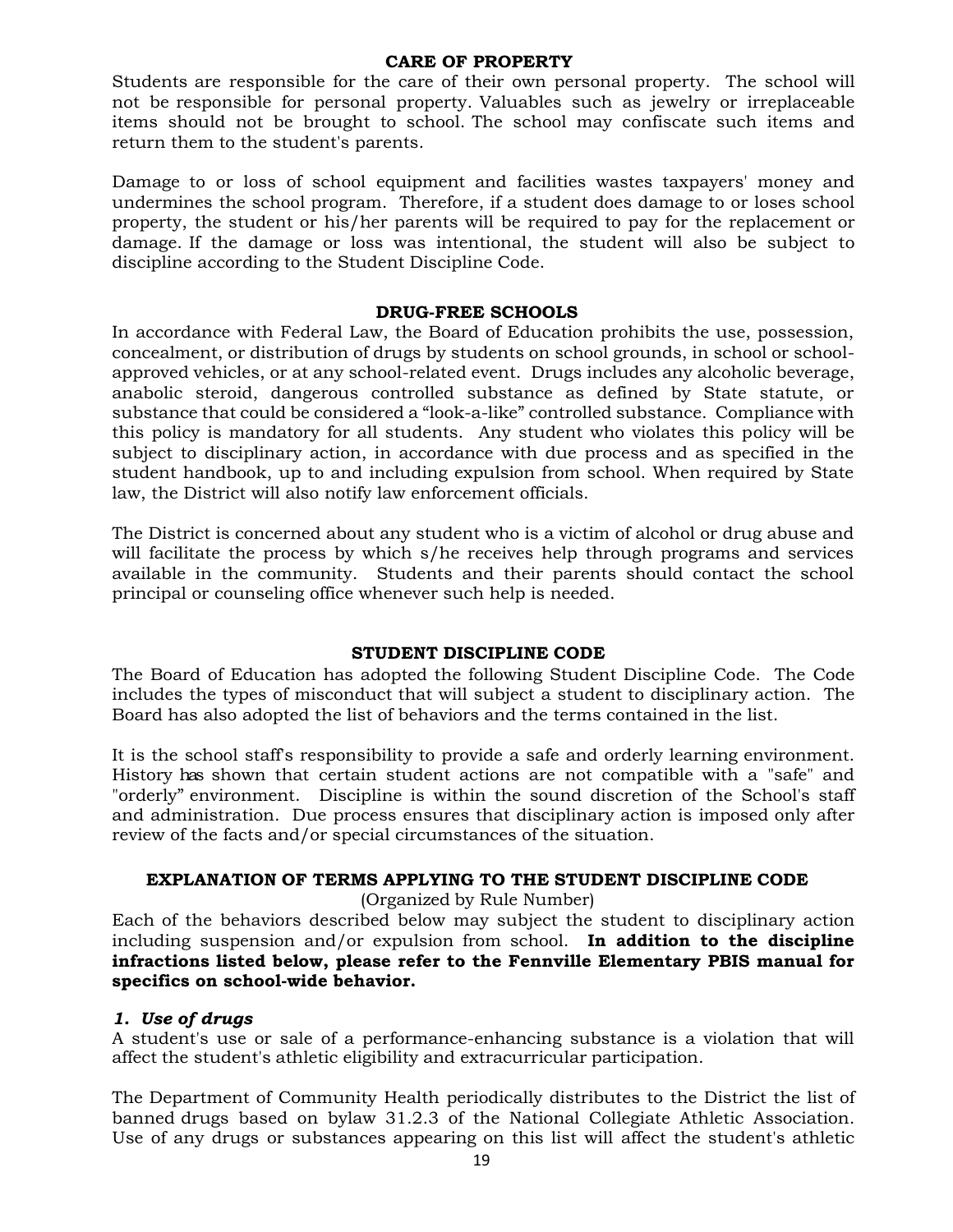and extracurricular participation.

The school has a "Drug Free" zone that extends 1000 feet beyond the school boundaries as well as to any school activity and transportation. This means that any activity, possession, sale, distribution, or use of drugs, alcohol, fake drugs, steroids, inhalants, or look-alike drugs is prohibited. Attempted sale or distribution is also prohibited. If caught, the student could be suspended or expelled and law enforcement officials may be contacted. Sale also includes the possession or sale of over-the-counter medication to another student.

The sale, distribution, possession, or use of drugs, alcohol, fake drugs, steroids, inhalants, or look-alike drugs that has a negative effect on the school environment is prohibited. Attempted sale or distribution is also prohibited. This includes nonalcoholic beers and wines, and the like. Many drug abuse offenses are also felonies. Sale also includes the possession or sale of over-the-counter medication to another student.

# *2. Use of breath-test instruments*

The principal may arrange for a breath test for blood-alcohol to be conducted on a student whenever s/he has individualized reasonable suspicion to believe that a Student has consumed an alcoholic beverage.

The student will be taken to a private administrative or instructional area on school property with at least one (1) other member of the teaching or administrative staff present as a witness to the test.

The purpose of the test is to determine whether or not the student has consumed an alcoholic beverage. The amount of consumption is not relevant, except where the student may need medical attention.

If the result indicates a violation of school rules as described in this handbook, the student will be disciplined in accordance with disciplinary procedures described in this handbook. If a student refuses to take the test, s/he will be advised that such denial will be considered an admission of alcohol use with the consequent discipline invoked. The student will then be given a second opportunity to take the test.

# *3. Use of tobacco*

Smoking and other tobacco uses are a danger to a student's health and to the health of others. The school prohibits the sale, distribution, use, or possession of any form of tobacco during school time or at any school activity. This prohibition also applies when going to and from school and at school bus stops. Violations of this rule could result in suspension or expulsion."Use of tobacco" shall mean all uses of tobacco, including cigars, cigarettes, pipe tobacco, chewing tobacco, snuff, vaping products, vaping liquids, electronic nicotine delivery systems (ENDS), or any other matter or substance that contains tobacco, in addition to papers used to roll cigarettes. The display of unlighted cigars, cigarettes, pipes, other "smoking" paraphernalia or tobacco products on one's person is also prohibited by this policy.

# *4. Student disorder/demonstration*

Students will not be denied their rights to freedom of expression, but the expression may not infringe on the rights of others. Disruption of any school activity will not be allowed. If a student (or students) feels there is need to organize some form of demonstration, s/he is encouraged to contact the principal to discuss the proper way to plan such an activity. Students who disrupt the school may be subject to suspension or expulsion.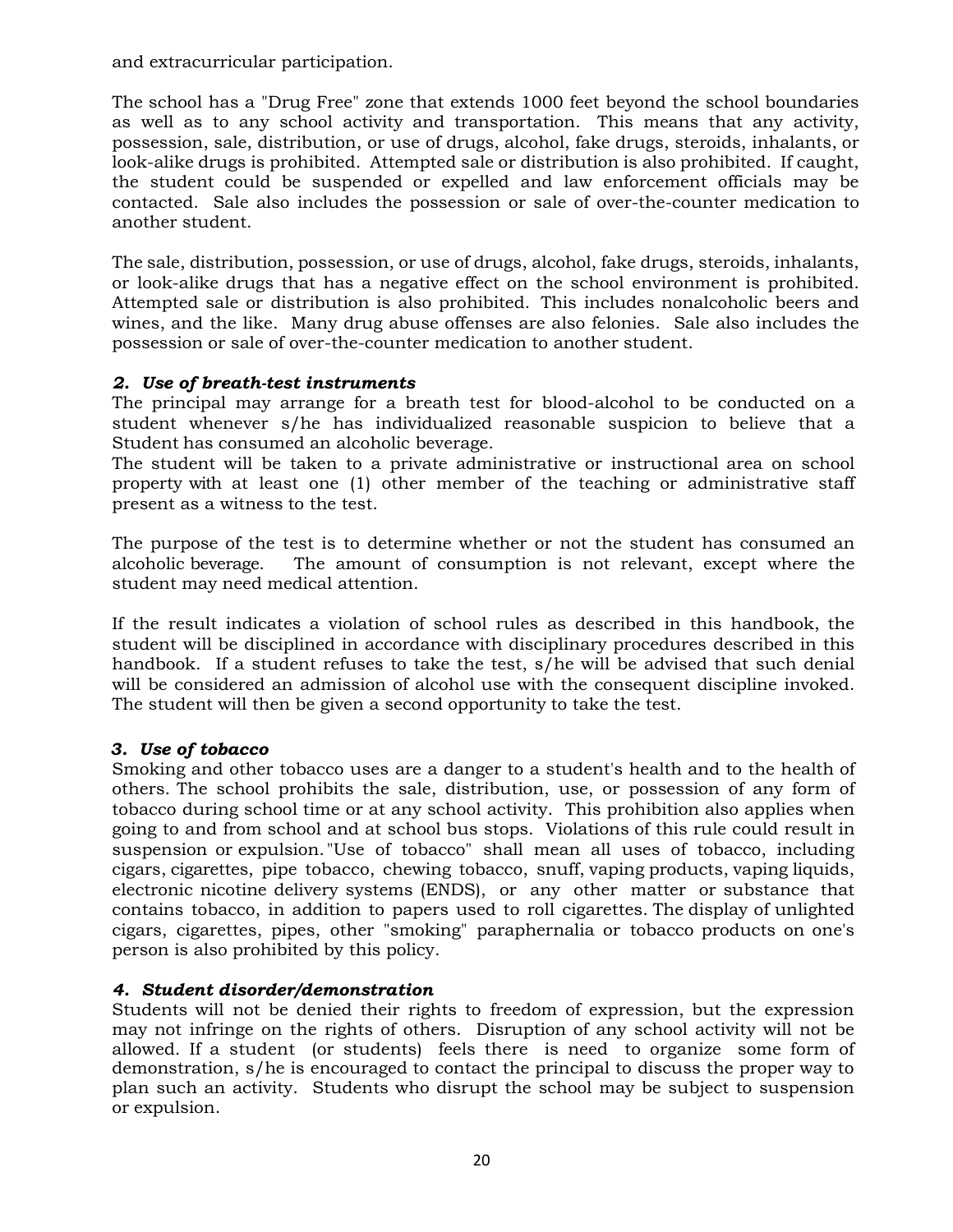# *5. Possession of a weapon*

A weapon includes, but is not limited to, firearms, guns of any type whatsoever including air and gas-powered guns (whether loaded or unloaded), knives, razors, clubs, electric weapons, metallic knuckles, martial arts weapons and explosives. It may also include any toy that is presented as a real weapon or reacted to as a real weapon. Criminal charges may be filed for this violation. Possession of a weapon may subject a student to expulsion and possible permanent exclusion. It makes no difference whether or not the weapon belongs to someone else, unless the student can provide convincing evidence that the weapon was placed in the student's possession without his/her knowledge. If it can be confirmed that a weapon was brought on District property by a student other than the one who possessed the weapon, that student shall also be subject to the same disciplinary action.

State law may require that a student be permanently expelled from school*,* subject to a petition for possible reinstatement if s/he brings onto or has in his/her possession on school property or at a school-related activity any of the following:

- A. any explosive, incendiary, or poison gas including bombs, grenades, rockets, missiles, mines, or device that can be converted into such a destructive item.
- B. any cutting instrument consisting of a sharp blade over three (3) inches long fastened to a handle.
- C. any similar objects that is intended to invoke bodily harm or fear of bodily harm (e.g. air gun, blow-gun, toy gun, etc.)

# *6. Use of an object as a weapon*

Any object that is used to threaten, harm, or harass another may be considered a weapon. This includes but is not limited to padlocks, pens, pencils, laser pointers, jewelry and so on. Intentional injury to another can be a felony and/or a cause for civil action. This violation may subject a student to expulsion.

# *7. Knowledge of dangerous weapons or threats of violence*

Because the Board believes that students, staff members, and visitors are entitled to function in a safe school environment, students are required to report knowledge of dangerous weapons or threats of violence to the principal. Failure to report such knowledge may subject the student to discipline.

# *8. Purposely setting a fire*

Anything, such as fire, that endangers school property and its occupants will not be tolerated. Arson is a felony and will subject the student to expulsion.

# *9. Physically assaulting a staff member/student/person associated with the District*

Physical assault at school against a District employee, volunteer, or contractor which may or may not cause injury may result in charges being filed and subject the student to expulsion. Physical assault is defined as "intentionally causing or attempting to cause physical harm to another through force or violence."

# *10. Verbally threatening a staff member/student/person associated with the District*

Verbal assault at school against a District employee, volunteer, or contractor or making bomb threats or similar threats directed at a school building, property, or a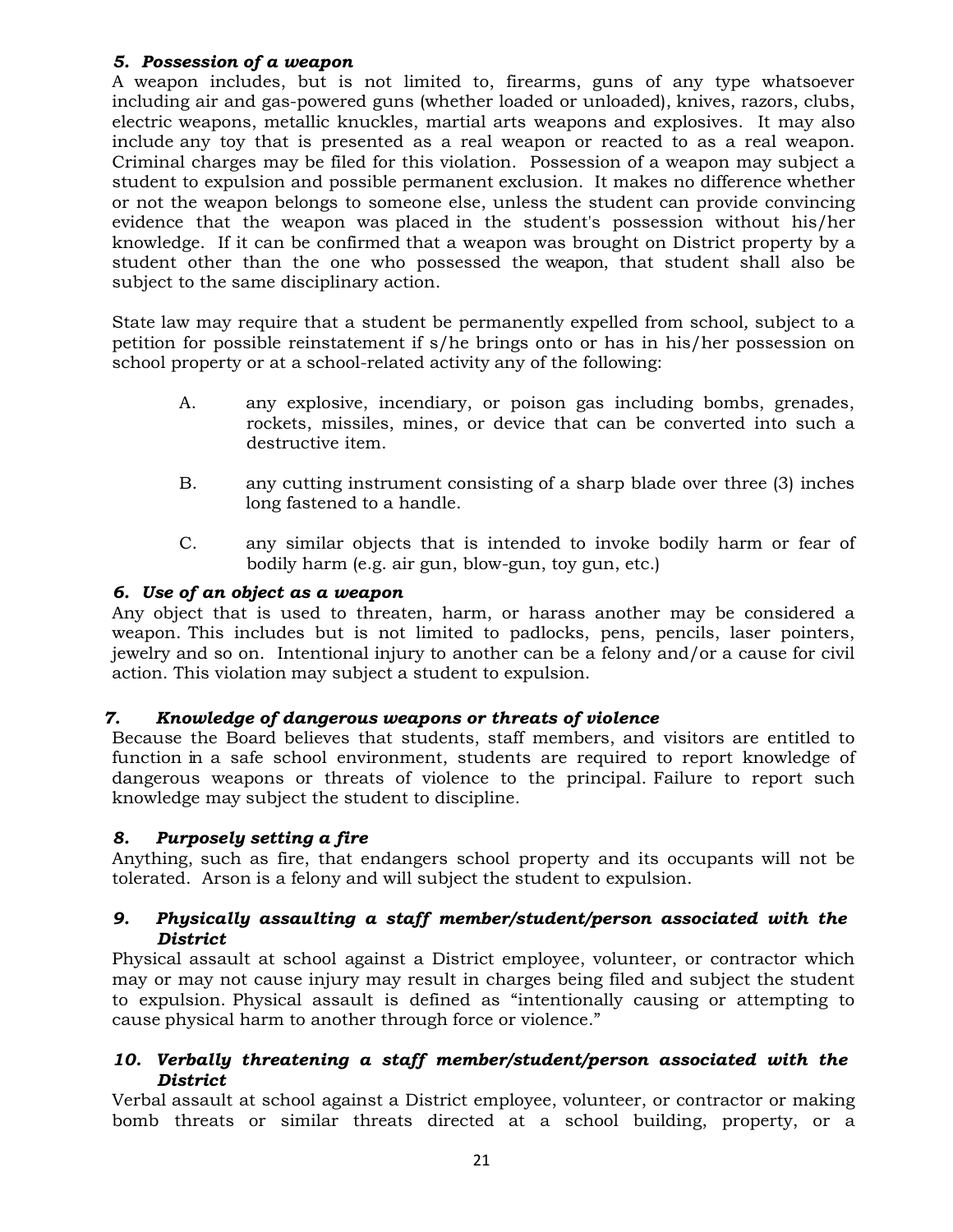school-related activity will be considered verbal assault. Verbal threats or assault may result in suspension and expulsion. Verbal assault is a communicated intent to inflict physical or other harm on another person, with a present intent and ability to act on the threat.

# *11. Extortion*

Extortion is the use of threat, intimidation, force, or deception to take, or receive something from someone else. Extortion is against the law. Violations of this rule will result in disciplinary action up to and including suspension or expulsion.

# *12. Gambling*

Gambling includes casual betting, betting pools, organized-sports betting, and any other form of wagering. Students who bet on an activity in which they are involved may also be banned from that activity. Violations of this rule could result in suspension or expulsion.

# *13. Falsification of school work, identification, forgery*

Forgery of hall/bus passes and excuses as well as false I.D.'s are forms of lying and are not acceptable.

Plagiarism and cheating are also forms of falsification and subject the student to academic penalties as well as disciplinary action. Violations of this rule could result in suspension or expulsion.

# *14. False alarms, false reports, and bomb threats*

A false emergency alarm*,* report or bomb threat endangers the safety forces that are responding, the citizens of the community, and persons in the building. What may seem like a prank is a dangerous stunt. Violations of this rule could result in suspension or expulsion

#### *15. Explosives*

Explosives, fireworks, and chemical-reaction objects such as smoke bombs, pipe bombs, bottle bombs, small firecrackers, and poppers are forbidden and dangerous. Violations of this rule could result in suspension or expulsion.

# *16. Trespassing*

Although schools are public facilities, the law does allow the school to restrict access on school property. If a student has been removed, suspended, or expelled, the student is not allowed on school property without authorization of the Principal. In addition, students may not trespass onto school property at unauthorized times or into areas of the school determined to be inappropriate. Violations of this rule could result in suspension or expulsion.

#### *17. Theft*

When a student is caught stealing school or someone's property, s/he will be disciplined and may be reported to law enforcement officials. Students are encouraged not to bring anything of value to school that is not needed for learning without prior authorization from the building principal. The school is not responsible for personal property. Theft may result in suspension or expulsion.

#### *18. Disobedience*

School staff is acting "in loco parentis," which means they are allowed, by law, to direct a student as would a parent. This applies to all staff, not just teachers assigned to a student. If given a reasonable direction by a staff member, the student is expected to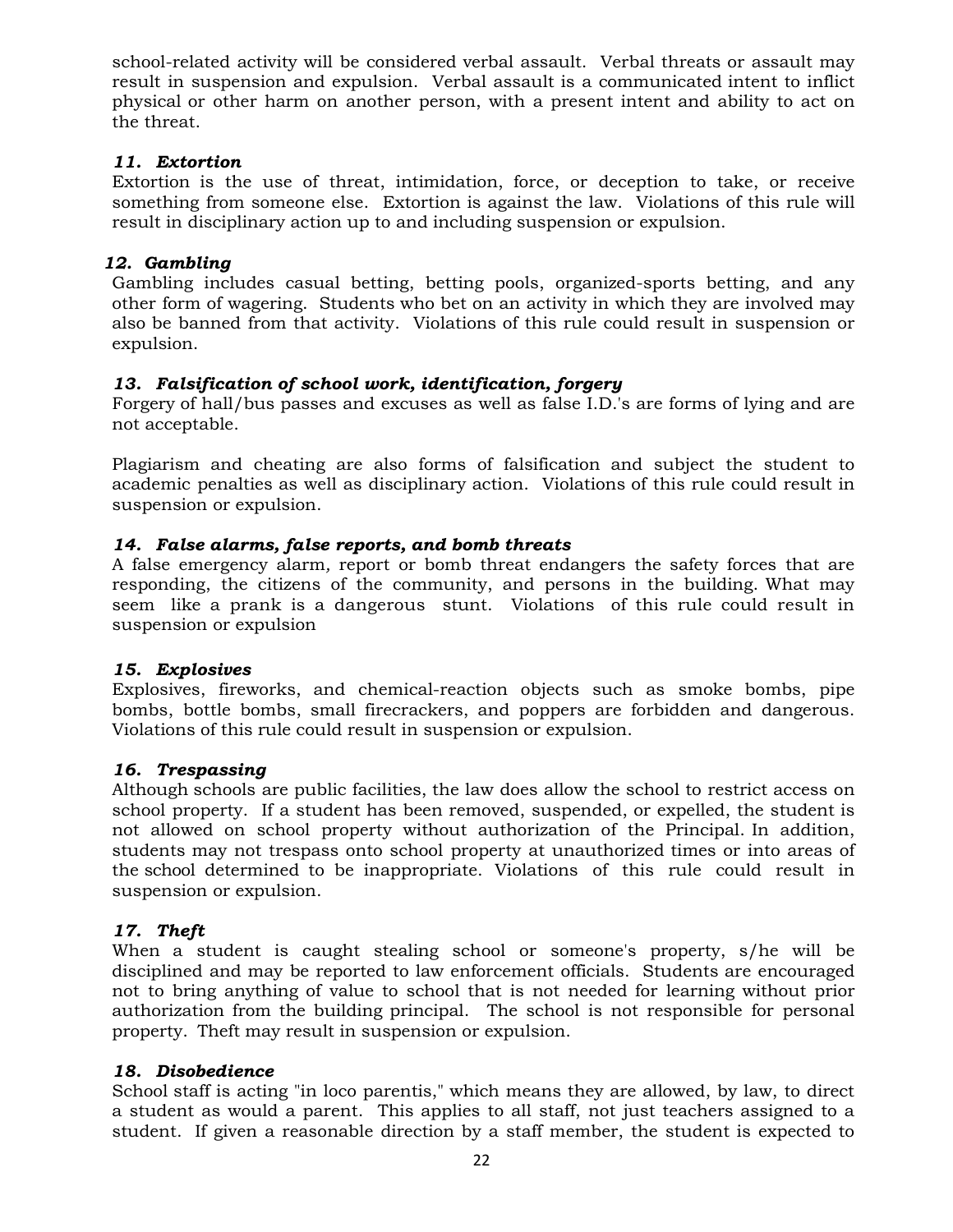comply. Chronic disobedience can result in expulsion.

# *19. Damaging property*

Vandalism and disregard for school property will not be tolerated. Violations could result in suspension or expulsion.

# *20. Persistent absence or tardiness*

Attendance laws require students to be in school all day or have a legitimate excuse. It is also important to establish consistent attendance habits in order to succeed in school and in the world-of-work.

# *21. Unauthorized use of school or private property*

Students are expected to obtain permission to use any school property or any private property located on school premises. Any unauthorized use shall be subject to disciplinary action. This includes use of the internet and communication networks in a manner not sanctioned by policy and administrative guideline. Violations of this rule could result in suspension or expulsion.

# *22. Refusing to accept discipline*

The school may use informal discipline to prevent the student from being removed from school. When a student refuses to accept the usual discipline for an infraction, the refusal can result in a sterner action such as suspension or expulsion.

# *23. Aiding or abetting violation of school rules*

If a student assists another student in violating any school rule, they will be disciplined and may be subject to suspension or expulsion. Students are expected to resist peer pressure and exercise sound decision-making regarding their behavior.

# *24. Displays of affection*

Students demonstrating affection between each other is personal and not meant for public display. This includes touching, petting, or any other contact that may be considered sexual in nature. Such behavior may result in suspension from school or possibly expulsion.

# *25. Possession of electronic equipment***/***Using camera cell phones*

Most electronic equipment necessary in school is supplied by the school. Students are not allowed to bring radios, portable TV's, electronic toys, pagers, cellular telephones, laser pens, and the like without the permission of the building principal. The property will be confiscated and disciplinary action will be taken. Violations of this rule could result in suspension or expulsion.

The school prohibits the use of any video device from any restroom, locker room or other location where students and staff "have a reasonable expectation of privacy." A student improperly using any device to take or transmit images will face disciplinary action up to and including a multi- day suspension, loss of privileges, and may be recommended for expulsion.

# *26. Violation of individual school/classroom rules*

Each learning environment has different rules for students. Individual rules are for the safe and orderly operation of that environment. Students will be oriented to specific rules, all of which will be consistent with the policy of the school. Persistent violations of rules could result in suspension or expulsion.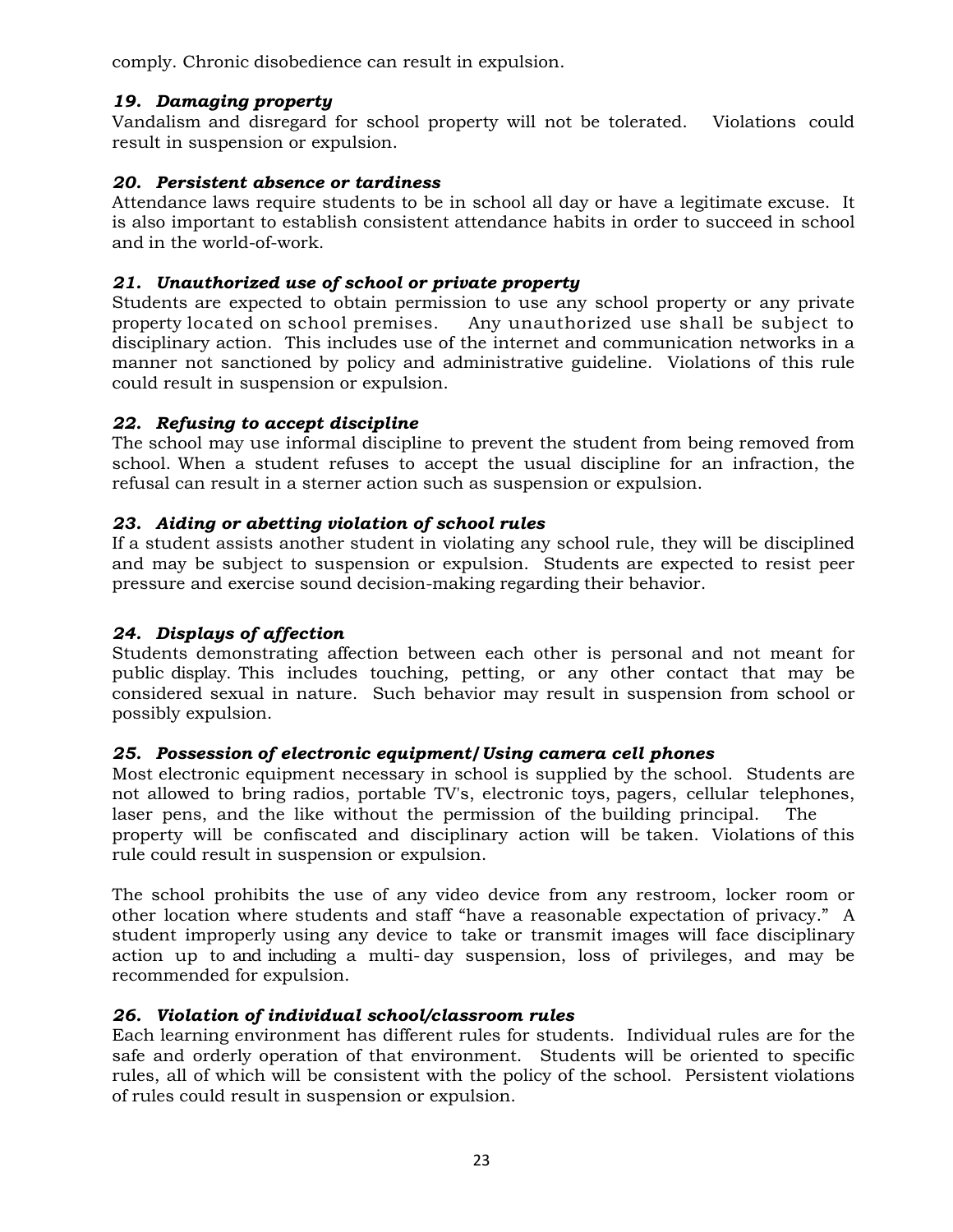# *27. Violation of bus rules*

Please refer to Section V on transportation for bus rules (or please refer to bus rules provided by the Director of Transportation).

# *28. Disruption of the educational process*

Any actions or manner of dress that interferes with school activities or disrupts the educational process is unacceptable. Such disruptions also include delay or prevention of lessons, assemblies, field trips, athletic, and performing arts events.

# *29. Harassment*

Harassment of students is prohibited, and will not be tolerated. This includes inappropriate conduct by other students as well as any other person in the school environment, including employees, Board members, parents, guests, contractors, vendors and volunteers. It is the policy of the District to provide a safe and nurturing educational environment for all of its students. This policy applies to all activities on school property and to all school sponsored activities whether on or off school property.

Harassment is defined as inappropriate conduct that is repeated enough, or serious enough, to negatively impact a student's educational, physical or emotional well being. This would include harassment based on any of the legally protected characteristics, such as sex, race, color, national origin, religion, height, weight, marital status or disability. This policy, however, is not limited to these legal categories and includes any harassment that would negatively impact students.

Harassment through any means, including electronically transmitted methods (e.g., internet, telephone or cell phone, personal digital assistant (PDA), computer or wireless hand held device), may be subject to District disciplinary procedures. Such behavior is considered harassment whether it takes place on or off school property, at any schoolsponsored function, or in a school vehicle if it is considered to have a negative impact on the school environment.

Any student that believes s/he has been/or is the victim of harassment should immediately report the situation to the teacher, the principal or assistant principal, or may report it directly to one of the District Compliance Officers listed below:

> Jessica Gierucki, Curriculum Director 5 Memorial Drive, Fennville, MI 49408 (269) 722-3350

Or

Brent Potts, Middle School Principal 1 Memorial Drive, Fennville, MI 49408 (269) 722-3550

Complaints will be investigated in accordance with AG 2266.

Every student should, and every staff member must report any situation that they believe to be improper harassment of a student. Reports may be made to those identified above.

If the investigation finds harassment occurred it will result in prompt and appropriate remedial action. This may include up to expulsion for students, up to discharge for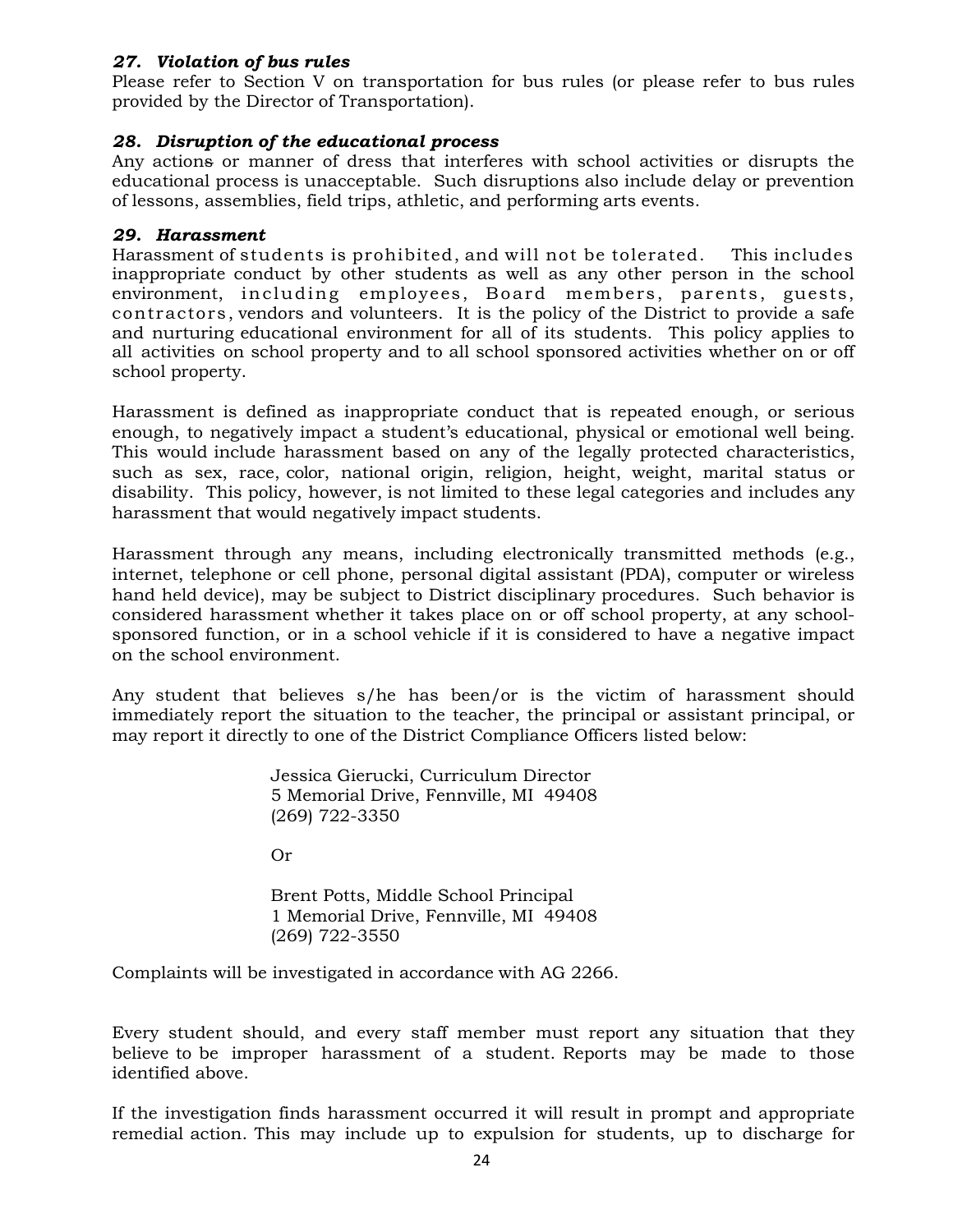employee, exclusion for parents, guests, volunteers and contractors, and removal from any officer position and/or a request to resign for Board members.

Retaliation against any person for complaining about harassment, or participating in a harassment investigation, is prohibited. Suspected retaliation should be reported in the same manner as harassment. Intentionally false harassment reports, made to get someone in trouble, are also prohibited. Retaliation and intentionally false reports may result in disciplinary action as indicated above.

The following definitions are provided for guidance only. If a student or other individual believes there has been harassment, regardless of whether it fits a particular definition, s/he should report it and allow the administration to determine the appropriate course of action.

Harassment may include, but is not limited to:

- A. submission to such unwelcomed conduct or communication is made either an explicit or implicit condition of utilizing or benefiting from the services, activities, or programs of the School District;
- B. submission to, or rejection of, the unwelcomed conduct or communication is used as the basis for a decision to exclude, expel or limit the harassed student in the terms, conditions or privileges of the School District;
- C. the unwelcomed conduct or communication interferes with the student's education, creates an intimidating, hostile or offensive environment, or otherwise adversely affects the student's educational opportunities. This may include racial slurs, mocking behavior, or other demeaning comments.

Sexual Harassment, may include, but is not limited to:

- A. verbal harassment or abuse;
- B. pressure for sexual activity;
- C. repeated remarks with sexual or demeaning implications;
- D. unwelcome touching;
- E. sexual jokes, posters, cartoons, etc.;
- F. suggesting or demanding sexual involvement, accompanied by implied or explicit threats concerning one's grades, safety, job, or performance of public duties.

Note: Any administrator, teacher, coach, other school authority who engages in sexual or other inappropriate physical contact with a student may be guilty of criminal "child abuse" as defined in State law. M. C. L. A. 722.621 et. seq.

#### **29a. Hazing**

The Board of Education believes that hazing activities of any type are inconsistent with the educational process and prohibits all such activities at any time in school facilities, on school property, and at any District-sponsored event.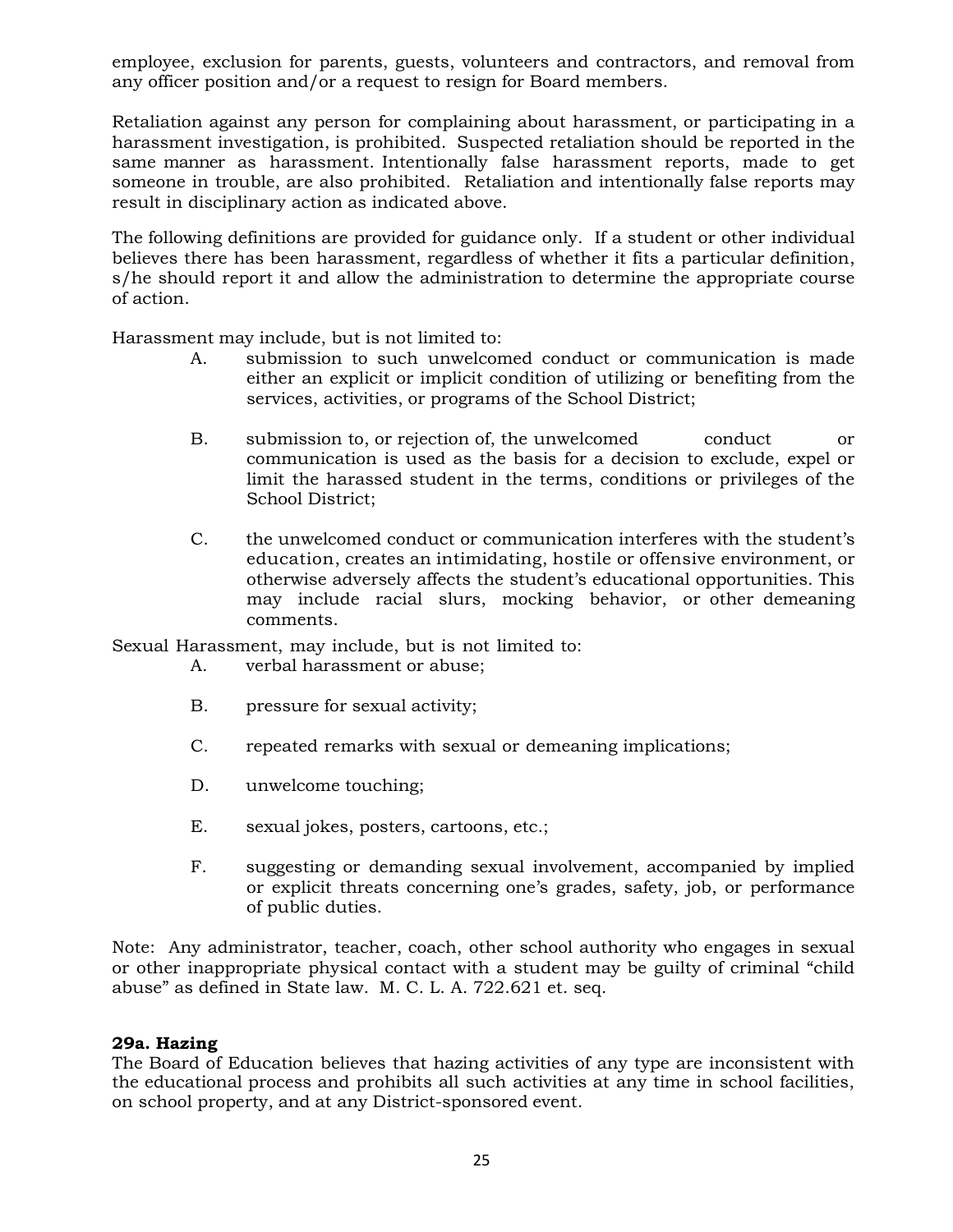Hazing shall be defined for purposes of this policy as performing any act or coercing another, including the victim, to perform any act of initiation into any class, group, or organization that causes or creates a risk of causing mental, emotional, or physical harm. Permission, consent, or assumption of risk by an individual subjected to hazing shall not lessen the prohibitions contained in this policy.

Hazing is defined as any type of initiation procedure for any school related activity, which involves conduct such as but not limited to:

- A. illegal activity, such as drinking or drugs;
- B. physical punishment or infliction of pain
- C. intentional humiliation or embarrassment;
- D. dangerous activity;
- E. activity likely to cause mental or psychological stress;
- F. forced detention or kidnapping;
- G. undressing or otherwise exposing initiates.

Note: If the school club or organization does not have an official and approved initiation procedure, and if no school staff are involved in the activity, there is a significant likehood that the activity may result in violation of this policy.

# **29b. Bullying and Other Aggressive Behavior Toward Students**

It is the policy of the District to provide a safe and nurturing educational environment for all of its students.

This policy protects all students from bullying/aggressive behavior regardless of the subject matter or motivation for such impermissible behavior.

Bullying or other aggressive behavior toward a student, whether by other students, staff, or third parties, including Board members, parents, guests, contractors, vendors, and volunteers, is strictly prohibited. This prohibition includes written, physical, verbal, and psychological abuse, including hazing, gestures, comments, threats, or actions to a student, which cause or threaten to cause bodily harm, reasonable fear for personal safety or personal degradation.

Demonstrating of appropriate behavior, treating others with civility and respect, and refusing to tolerate harassment or bullying is expected of administrators, faculty, staff, and volunteers to provide positive examples for student behavior.

This policy applies to all "at school" activities in the District, including activities on school property, in a school vehicle, and those occurring off school property, if the student or employee is at any school-sponsored, school-approved or school-related activity or function, such as field trips or athletic events where students are under the school's control, or where an employee is engaged in school business. Misconduct occurring outside of school may also be disciplined if it interferes with the school environment. (Neola Policy 5517.01)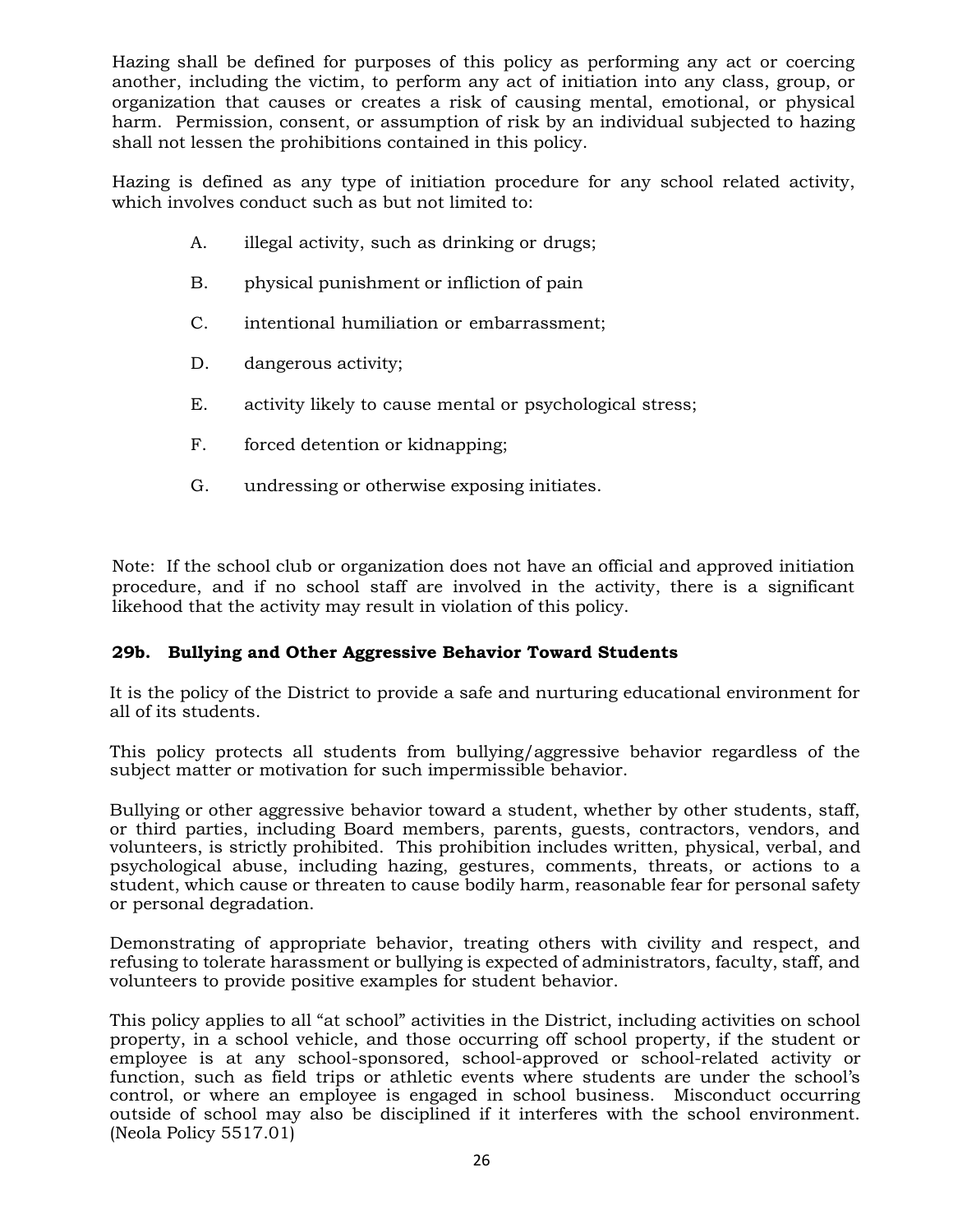The Board will not tolerate any gestures, comments, threats, or actions to a student which cause or threaten to cause bodily harm, reasonable fear for personal safety, or personal degradation.

This policy applies to all activities in the District, including activities on school property and those occurring off school property if the student or employee is at any schoolsponsored, school-approved or school-related activity or function, such as field trips or athletic events where students are under the school's control, or where an employee is engaged in school business.

**Bullying** is defined as the intimidation of others by acts, such as but not limited to:

- A. threatened or actual physical harm;
- B. unwelcomed physical contact;
- C. threatening or taunting verbal, written or electronic communications;
- D. taking or extorting money or property;
- E. damaging or destroying property;
- F blocking or impeding student movement;
- G. electronically transmitted acts i.e., internet, telephone or cell phone, personal digital assistant (PDA), or wireless hand held device) for text messaging, instant messaging, blog web sites or online bullying through social networking sites (e.g. facebook.com, twitter.com) to harass through unpleasant or aggressive messages.

Aggressive behavior is defined as inappropriate conduct that is repeated enough, or serious enough, to negatively impact a student's educational, physical, or emotional well-being. This type of behavior is a form of harassment, although it need not be based on any of the legally protected characteristics, such as sex, race color, national origin, marital status, or disability. It would include, but not be limited to, such behaviors as bullying, hazing, stalking, intimidating, menacing, coercion, name-calling, taunting, making threats.

Any student who believes s/he has been or is the victim of aggressive behavior including bullying or hazing, should immediately report the situation to the building principal or assistant principal, or the Superintendent.

#### **Confidentiality**

Every reasonable effort will be made to maintain confidentiality during the investigation process. However, a proper investigation will, in some circumstances, require the disclosure names and allegations.

#### **Notification**

Notice of this policy will be annually circulated to all school buildings and departments within the District and discussed with students, as well as incorporated into the teacher, student and parent/guardian handbooks. State and Federal rights posters on discrimination and harassment shall also be posted at each building. All new hires of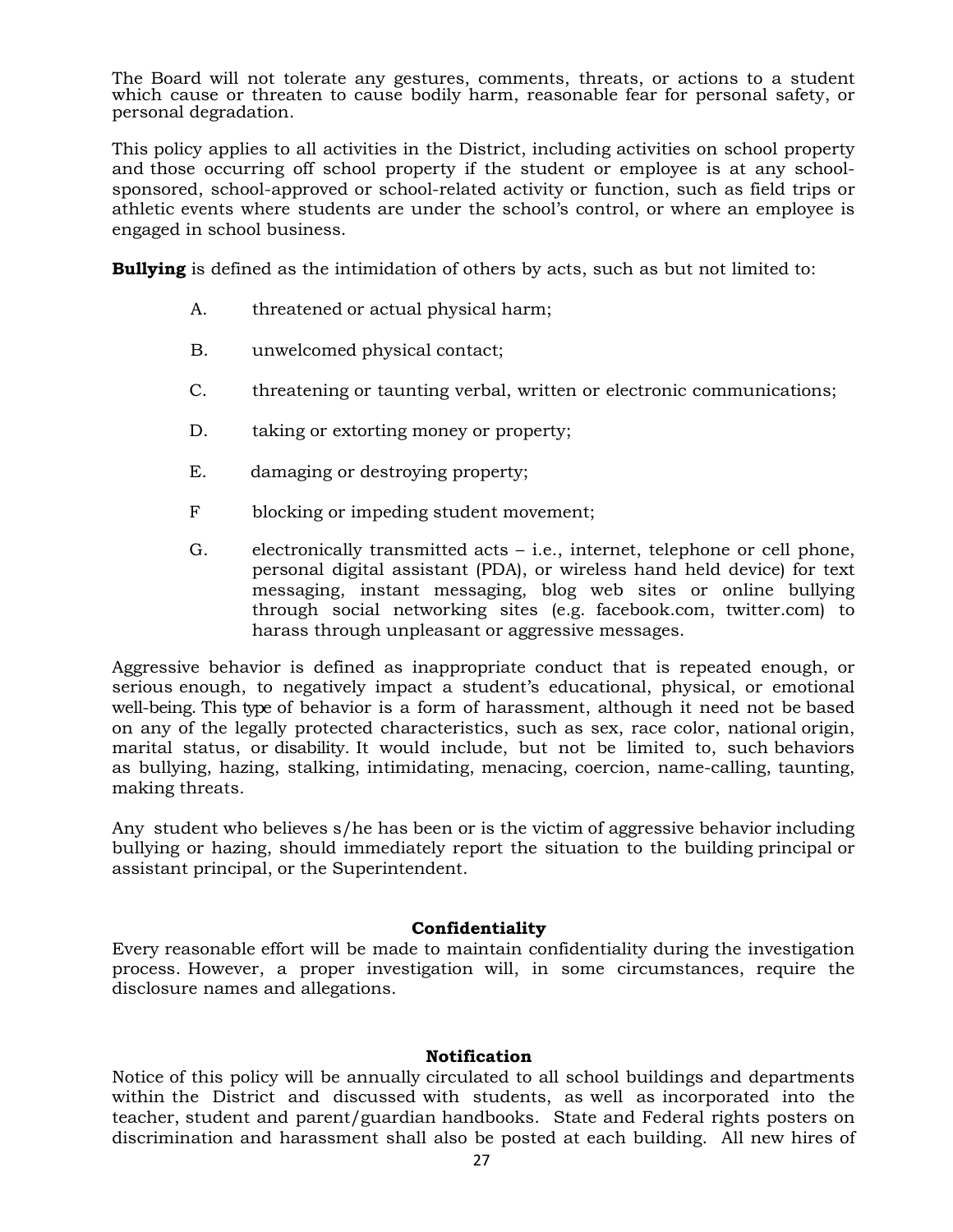the District will be required to review and sign off on this policy and the related complaint procedure.

# *30. Possession of a Firearm, Arson, and Criminal Sexual Conduct*

In compliance with State law, the Board shall permanently expel any student who possesses a dangerous weapon in a weapon-free school zone or commits either arson or criminal sexual conduct in a District building or on District property, including school buses and other school transportation.

A dangerous weapon is defined as "a firearm, dagger, dirk, stiletto, knife with a blade over three (3) inches in length, pocket knife opened by a mechanical device, iron bar, or brass knuckles" or other devices designed to or likely to inflict bodily harm, including, but not limited to, air guns and explosive devices.

Students with disabilities under IDEA or Section 504 shall be expelled only in accordance with Board Policy 2461 and Federal due process rights appropriate to students with disabilities. A student who has been expelled under this policy may apply for reinstatement in accordance with guidelines which are available in the principal's office.

#### **CRIMINAL ACTS**

Any student engaging in criminal acts at or related to the school will be reported to law enforcement officials as well as disciplined by the school. It is not considered double jeopardy (being tried twice for the same crime), when school rules and the law are violated.

Students should be aware that state law requires that school officials, teachers and appropriate law enforcement officials be notified when a student of this District is involved in crimes related to physical violence, gang related acts, illegal possession of a controlled substance, analogue or other intoxicants, trespassing, property crimes, including but not limited to theft and vandalism, occurring in the school as well as in the community.

#### **SAFETY CONCERNS**

Students should not use roller blades, bicycles, skateboards, scooters, shoes with wheels, or any other form of personal transportation device in school hallways or on District pedestrian traffic areas. Exceptions may be made to reasonably accommodate students with mobility impairments. Use of any means of travel within buildings and on grounds by other than generally accepted practices where appropriate is prohibited. Students violating this expectation will be subject to disciplinary action.

#### **Formal Discipline**

Formal discipline removes the student from school. It includes emergency removal for up to seventy-two (72) hours, suspension for up to ten (10) school days, and expulsion from school. Suspensions and expulsions may carry over into the next school year. Removal for less than one (1) school day without the possibility of suspension or expulsion may not be appealed. Suspension and expulsion can be appealed.

Students involved in co-curricular and extra-curricular activities such as band and athletics can lose their eligibility for violation of the school rules.

If a student commits a crime while at school or a school-related event, s/he may be subject to school disciplinary action as well as to action by the community's legal system. These are separate jurisdictions and do not constitute double jeopardy (being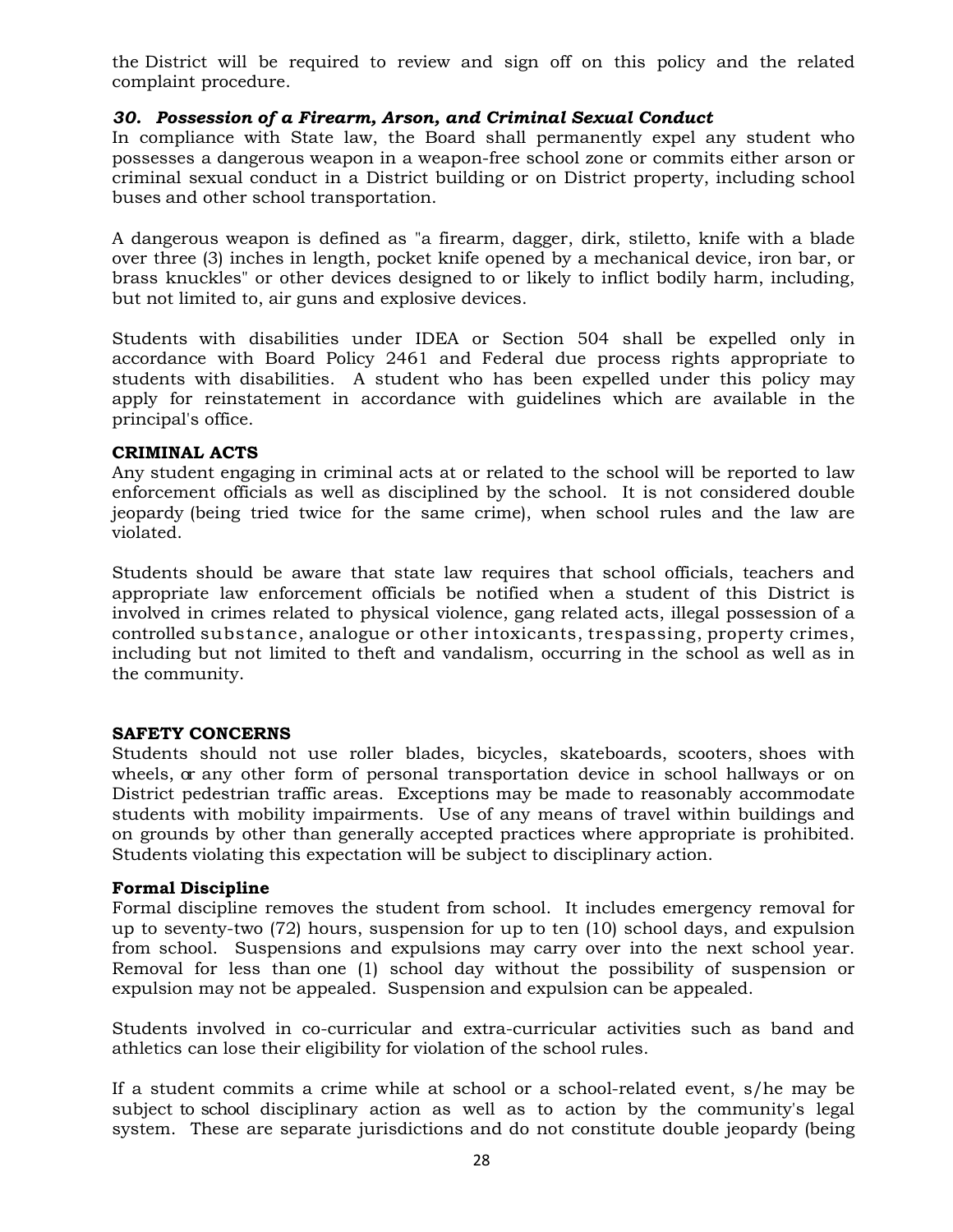tried twice for the same crime).

# **DISCIPLINE OF STUDENTS WITH DISABILITIES**

Students with disabilities are entitled to the rights and procedures afforded by the Individuals with Disabilities EducationAct (I.D.E.A.) and the Americans with Disabilities Act (A.D.A.), or Section 504 of the Rehabilitation Act of 1973.

# **DUE PROCESS RIGHTS**

Before a student may be suspended or expelled from school, there are specific procedures that must be followed.

# **Short-Term Suspension from School**

When a student is being considered for a suspension of ten (10) days or less, the administrator in charge will notify the student of the charges. The student will then be given an opportunity to explain his/her side and the administrator will then provide the student the evidence supporting the charges. After that informal hearing, the administrator will make a decision whether or not to suspend. If a student is suspended, s/he and his/her parents will be notified, in writing within one (1) day, of the reason for and the length of the suspension. The suspension may be appealed, within two (2) school days after receipt of the suspension notice, to the Principal. The request for an appeal must be in writing.

Suspension from co-curricular and extra-curricular activities may not be appealed.

During the appeal process, the student shall not be allowed to remain in school.

The principal will reach a decision within two (2) school days after the receipt of the written request. The principal's review may include a meeting with the parents if, in the principal's opinion, this is appropriate.

The decision of the principal may be appealed in writing to the Superintendent within two (2) school days of the parents' receipt of the principal's decision. The Superintendent will review the circumstances and render a decision in writing within two (2) school days after receipt of the written appeal.

The Superintendent's decision shall be considered final. Parent may appeal to the Board only in cases of alleged violation of due process by the Superintendent. In such cases, the appeal shall be made in writing to the Board President within two (2) school days after the parents' receipt of the Superintendent's decision, and shall include a statement of the alleged violation of due process. The Board shall notify the parents of its decision within ten (10) school days of receipt of the written request.If the appeal is heard by the Board of Education, the hearing is governed by the Open Meetings Act. Under the Open Meetings Act, the hearing must be public unless the parents request that the meeting be conducted in a closed session.

When a student is suspended, s/he may make-up work missed. Any learning that cannot be made up such as labs, field trips, skill-practices, or any learning that the student chooses not to make-up may be reflected in the grades earned.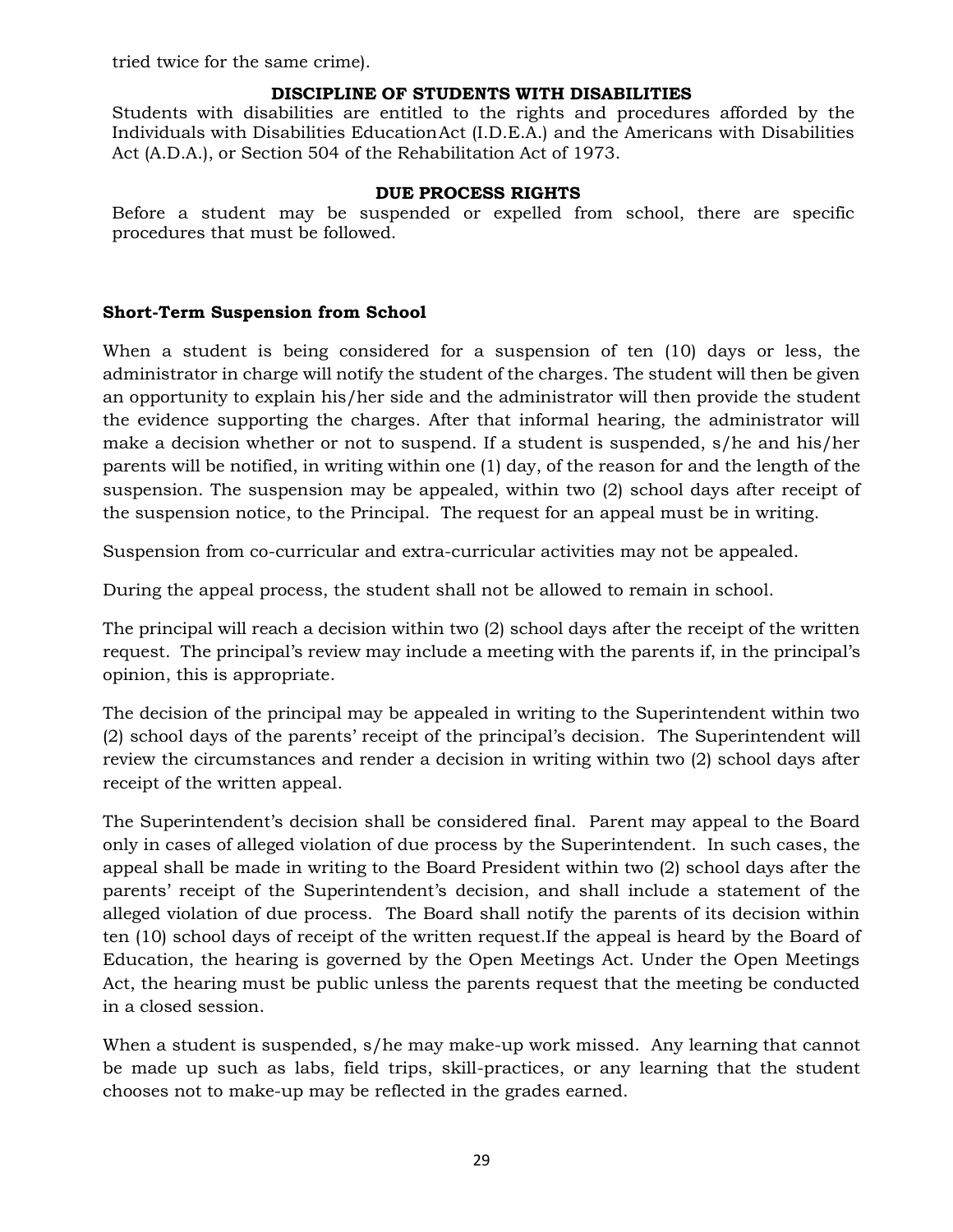A student being considered for suspension of more than ten (10) days will be given due process as described in the expulsion section below.

# **Long-term suspension or expulsion from school**

If, in the principal's opinion or as required by statute, an alleged infraction warrants a longterm suspension (more than ten (10) days) or expulsion, the principal shall make a recommendation to the Superintendent. Upon receipt of the recommendation, the Superintendent will schedule a hearing with the student's parents. Prior to the hearing, the parents will receive a formal letter of notification which will contain:

-the rule(s) alleged to have been violated;

-the charges against the student;

-the approximate date of the violation;

-the time and place of the hearing with the Superintendent;

-a statement of the student's and parents' prehearing rights:

- a. to review written statements about the alleged misconduct,
- b. to review the student's records, and
- c. to request a delay in the hearing of up to ten (10) school days;

-the length of the recommended suspension or expulsion;

-a statement of the student's hearing rights:

- a. to counsel;
- b. to a translator;
- c. to appear in his/her own behalf and for parents or guardians to appear;
- d. to produce witnesses and present evidence on his/her behalf.

The Superintendent shall make a decision within two (2) days of the hearing.

The parents may appeal the expulsion to the Board, in writing, within ten (10) days after receipt of the notice. The parents shall state in the appeal the reasons they think the Superintendent's decision is not justified and provide any extenuating circumstances they wish the Board to consider. The Board will conduct a hearing within thirty (30) days after it receives the appeal. The Board of Education must conduct the hearing in compliance with the Open Meetings Act. Under the Open Meetings Act, the hearing must be public unless the parents request that the meeting be conducted in a closed session.

Fennville Elementary makes a sincere effort to have disciplinary actions take place that will allow the student to remain in school. If a disciplinary action does not result in removal from school, it is not appealable. Should a student or parent have questions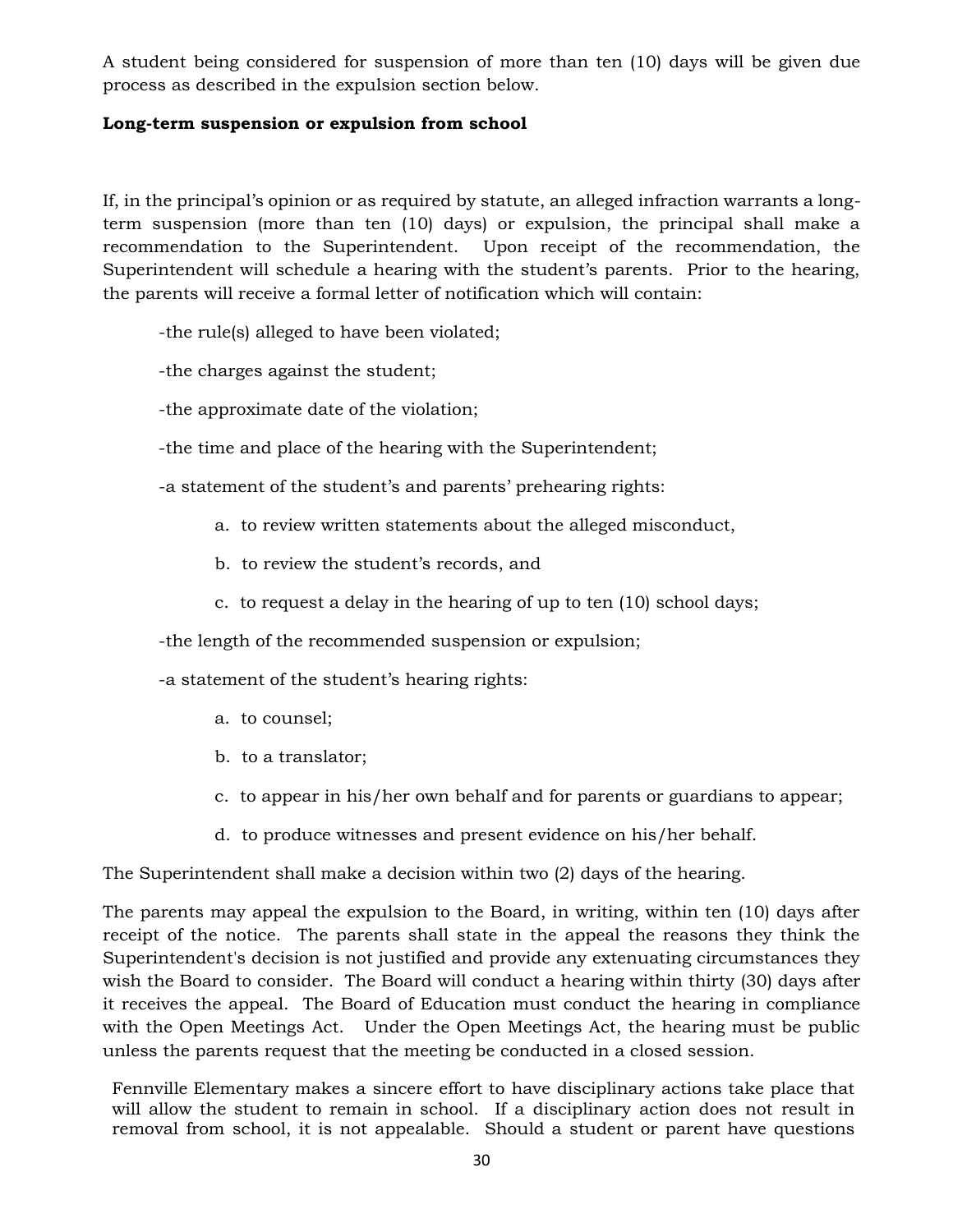regarding the propriety of an in-school disciplinary action, they should contact the building principal

# **CONSEQUENCES OF VIOLATIONS OF RULES**

Whenever a disruptive student is sent to the principal's office for disciplinary action, the following alternatives will be considered and used at the discretion of the principal:

- Conference with the student
- Phone call to parents
- Special assignment
- Detention
- Parent/Principal conference
- Loss of privileges
- In-school suspension
- Immediate removal from school to home or parent's place of employment by principal
- Suspension from school
- Referral to appropriate legal, social, or educational agency
- Temporary isolation until parents are available for conference

# **SEARCH AND SEIZURE**

Search of a student and his/her possessions, including vehicles, may be conducted at any time the student is under the jurisdiction of the Board of Education, if there is a reasonable suspicion that the student is in violation of law or school rules. A search may also be conducted to protect the health and safety of others. All searches may be conducted with or without a student's consent.

Students are provided lockers, desks, and other equipment in which to store materials. It should be clearly understood that this equipment is the property of the school and may be searched at any time if there is reasonable suspicion that a student has violated the law or school rules. Locks are to prevent theft, not to prevent searches. If student lockers require student-provided locks, each student must provide the lock's combination or key to the principal.

Anything that is found in the course of a search that may be evidence of a violation of school rules or the law may be taken and held or turned over to the police. The school reserves the right not to return items which have been confiscated. In the course of any search, students' privacy rights will be respected regarding any items that are not illegal or against school policy.

All computers located in classrooms, labs and offices of the District are the District's property and are to be used by students, where appropriate, solely for educational purposes. The District retains the right to access and review all electronic, computer files, databases, and any other electronic transmissions contained in or used in conjunction with the District's computer system, and electronic mail. Students should have no expectation that any information contained on such systems is confidential or private.

Review of such information may be done by the District with or without the student's knowledge or permission. The use of passwords does not guarantee confidentiality, and the District retains the right to access information in spite of a password. All passwords or security codes must be registered with the instructor. A student's refusal to permit such access may be grounds for disciplinary action.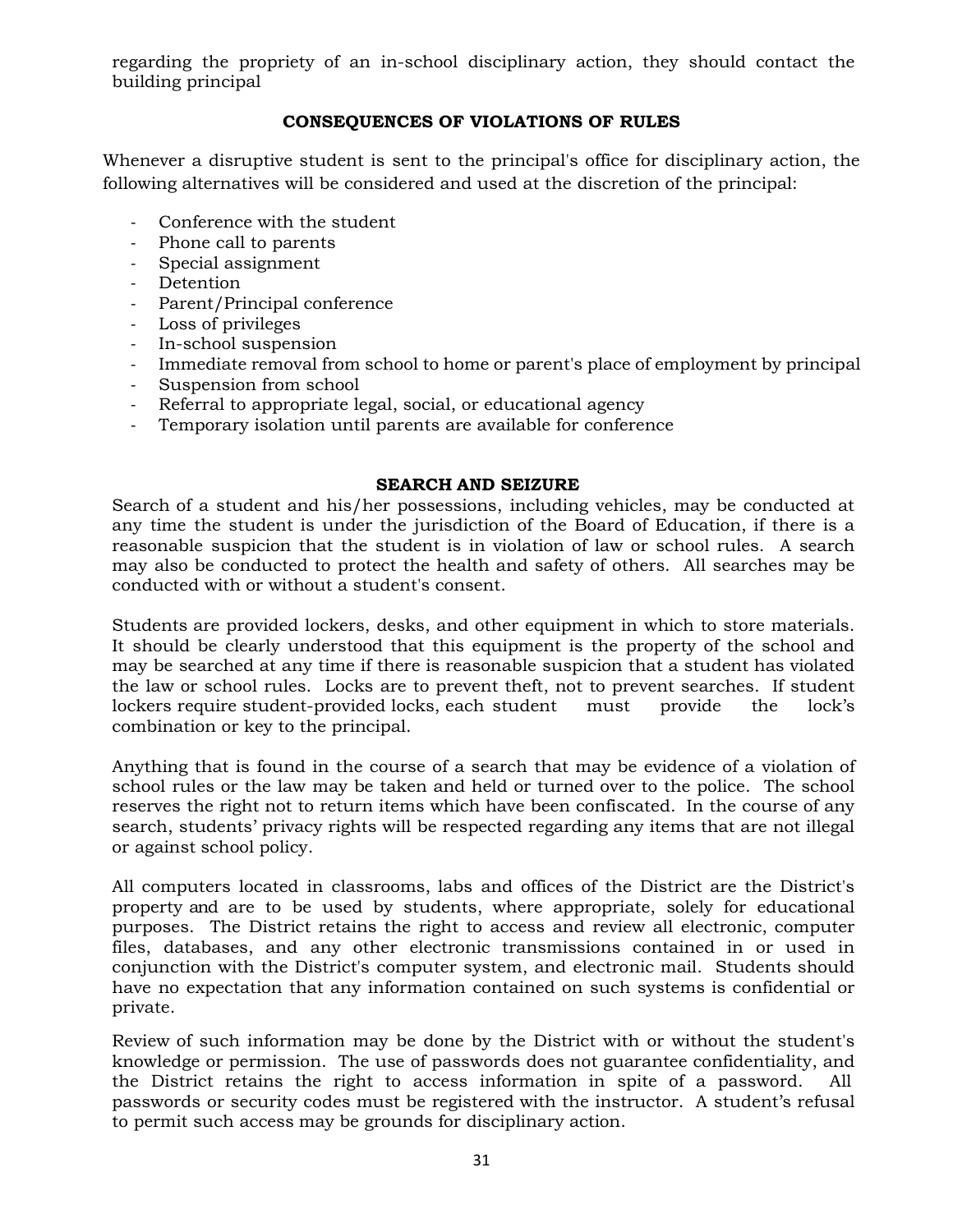#### **STUDENT RIGHTS OF EXPRESSION**

The School recognizes the rights of students to express themselves. With the right of expression comes the responsibility to do it appropriately. Students may distribute or display, at appropriate times, non sponsored, noncommercial written material and petitions; buttons, badges, or other insignia; clothing, insignia, and banners; and audio and video materials. All items must meet the following school guidelines:

- A. A material cannot be displayed if it:
	- 1. is obscene to minors, libelous, indecent and pervasively vulgar,
	- 2. advertises any product or service not permitted to minors by law,
	- 3. intends to be insulting or harassing,
	- 4. intends to incite fighting or presents a likelihood of disrupting school or a school event.
	- 5. presents a clear and present likelihood that, either because of its content or manner of distribution or display, it causes or is likely to cause a material and substantial disruption of school or school activities, a violation of school regulations, or the commission of an unlawful act.
- B. Materials may not be displayed or distributed during class periods, or during passing times between classes. Permission may be granted for display or distribution during lunch periods and after school in designated locations, as long as exits are not blocked and there is proper access and egress to the building.

Students who are unsure whether or not materials they wish to display meet school guidelines may present them to the building principal twenty-four (24) hours prior to display.

#### **STUDENT CONCERNS, SUGGESTIONS, AND GRIEVANCES**

The school is here for the benefit of the students. The staff is here to assist each student in becoming a responsible adult. If a student has suggestions that could improve the school, s/he should feel free to offer them. Written suggestions may be presented directly to the principal or to the student government.

When concerns or grievances arise, the best way to resolve the issue is through communication. No student will be harassed by any staff member or need fear reprisal for the proper expression of a legitimate concern. Any suggestions, concerns, and grievances may be directed to the principal or to the student government.

A student may have the right to a hearing if the student believes s/he has been improperly denied participation in a school activity or has been subjected to an illegal rule or standard. A student may not petition to have a change in grade.

#### **SECTION V - TRANSPORTATION**

#### **BUS TRANSPORTATION TO SCHOOL**

The school provides transportation for all students who live farther than one mile from school. The transportation schedule and routes are available by contacting the Director of Transportation at 722--3820.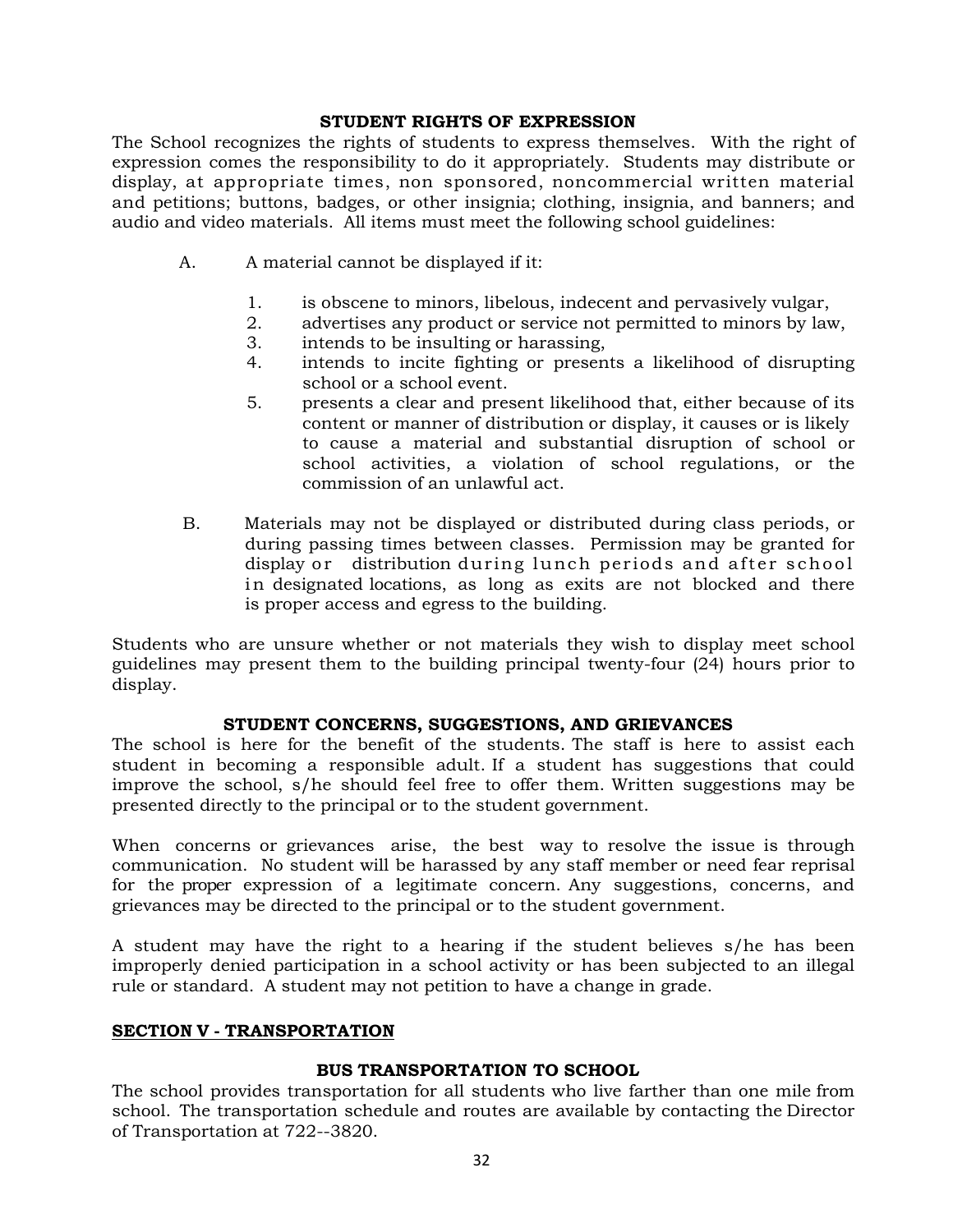Students may only ride assigned school buses and must board and depart from the bus at assigned bus stops. Students will not be permitted to ride unassigned buses for any reason other than an emergency, except as approved by the principal.

The Transportation Director may approve a change in a student's regular assigned bus stop to address a special need, upon receipt from the principal's office, notice from a parent stating the reason for the request and the duration of the requested change.

# **If a parent needs to make a transportation change, the school office should be contacted by 12:00 noon of that day.**

# **BUS CONDUCT**

Students who are riding to and from school on transportation provided by the school are required to follow all basic safety rules. This applies to school-owned buses as well as any contracted transportation.

The driver may assign seating or direct students in any reasonable manner to maintain that transportation safety.

Students must comply with the following basic safety rules:

Previous to loading (on the road and at school), each student shall:

- be on time at the designated loading zone (5 minutes prior to scheduled stop);
- stay off the road at all times while walking to and waiting for the school
- Transportation:
- Line up single file off the roadway to enter;
- wait until the school transportation is completely stopped before moving
- Forward to enter;
- refrain from crossing a highway until the driver signals it is safe to cross;
- go immediately to a seat and be seated.

It is the parents' responsibility to inform the bus driver when their child will not be aboard school transportation. The bus will not wait. Drivers will not wait for students who are not at their designated stops on time.

#### **During the trip, each student shall:**

- remain seated while the school transportation is in motion;
- keep head, hands, arms, and legs inside the school vehicle at all times;
- not litter in the school vehicle or throw anything from the vehicle;
- keep books, packages, coats, and all other objects out of the aisle;
- be courteous to the driver and to other riders;
- not eat or play games, cards, etc.
- not tamper with the school vehicle or any of its equipment.